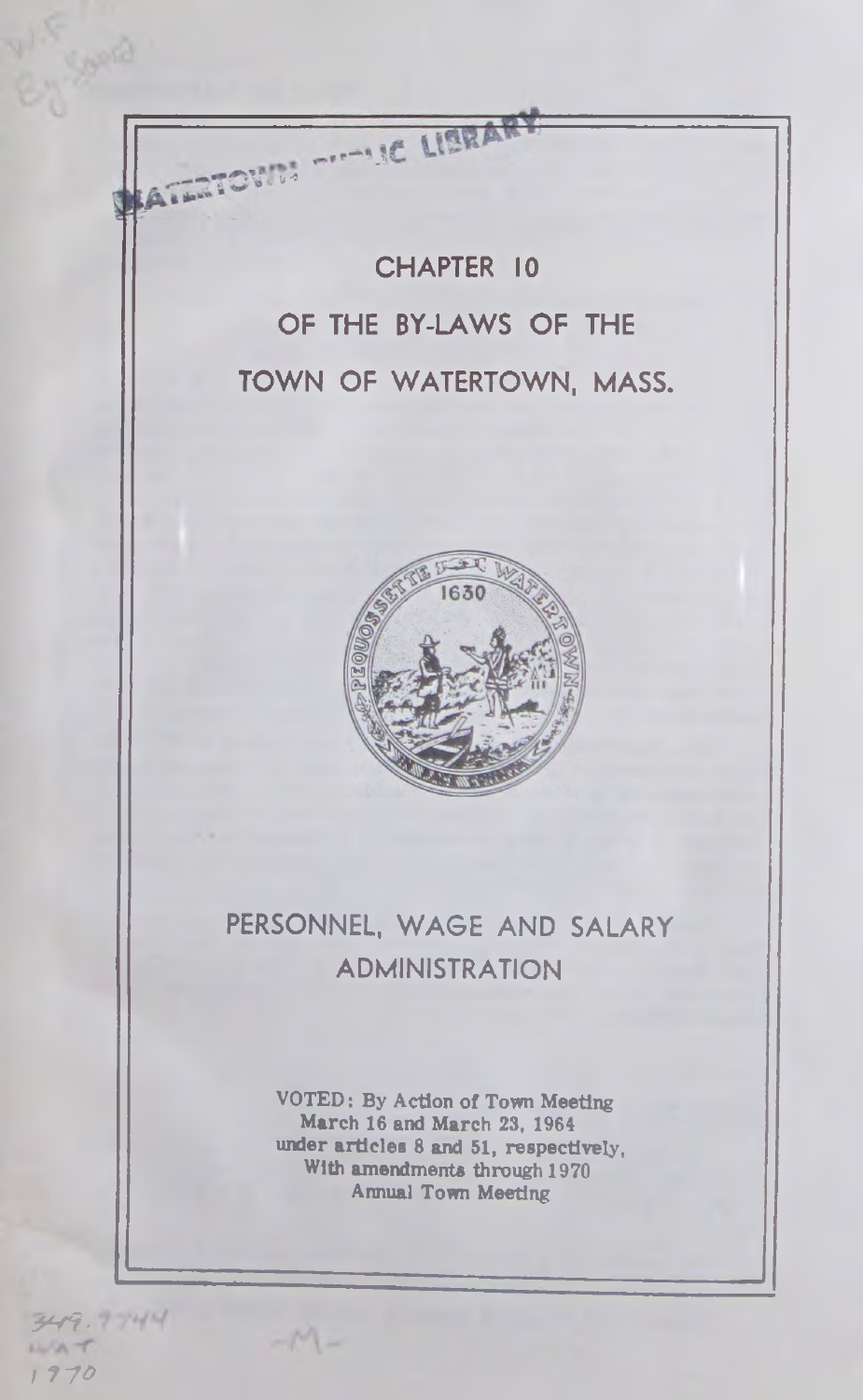# CHAPTER 10

# PERSONNEL, WAGE AND SALARY ADMINISTRATION

### SECTION 1. AUTHORIZATION

Pursuant to the authority contained in Sections 108A and 108C of Chapter 41 of the General Laws there shall be established plans, which may be amended from time to time by vote of the Town at an Annual Town Meeting; (a) classifying positions in the service of the Town other than those filled by popular election, those under the jurisdiction of the School Committee, those for which incumbents render contractual services which are not provided during regularly established working hours and those which are essentially seasonal with respect to the duties which the incum bents perform and which do not appear in Schedule A of Section 7 following, into groups and classes doing substantially similar work or having substantially equal responsibilities; (b) authorizing a compensation plan for positions in the classification plan; (c) providing for the administration of said classification and compensation plans and; (d) establishing certain working conditions and fringe benefits for employees occupying positions in the classification plan.

The classification of positions which are subject to the Welfare Compensation Plan of the Commonwealth of Massachusetts and the schedule of rates therefor effective July 1, 1963 with subsequent amendments, if any, and the provisions of Section 47D of Chapter **31 of** the **General Laws relating to the application of rates** set forth in the aforementioned Welfare Compensation Plan are hereby incorporated by reference.

The maximum salary rate for any position subject to the Welfare Compensation Plan may, however, be exceeded upon recommendation by the Board of Public Welfare with approval of the Personnel Board and the appropriate agency or agencies of the Commonwealth.

## **SECTION 2. DEFINITIONS**

As used in this by-law, the following words and phrases shall have the following meanings unless a different construction is clearly required by the context or by the laws of the Commonwealth:

"Administrative Authority," the elected or appointed official or board, having jurisdiction over a function or activity;

**"Board," the Personnel Board as defined in Section 3;**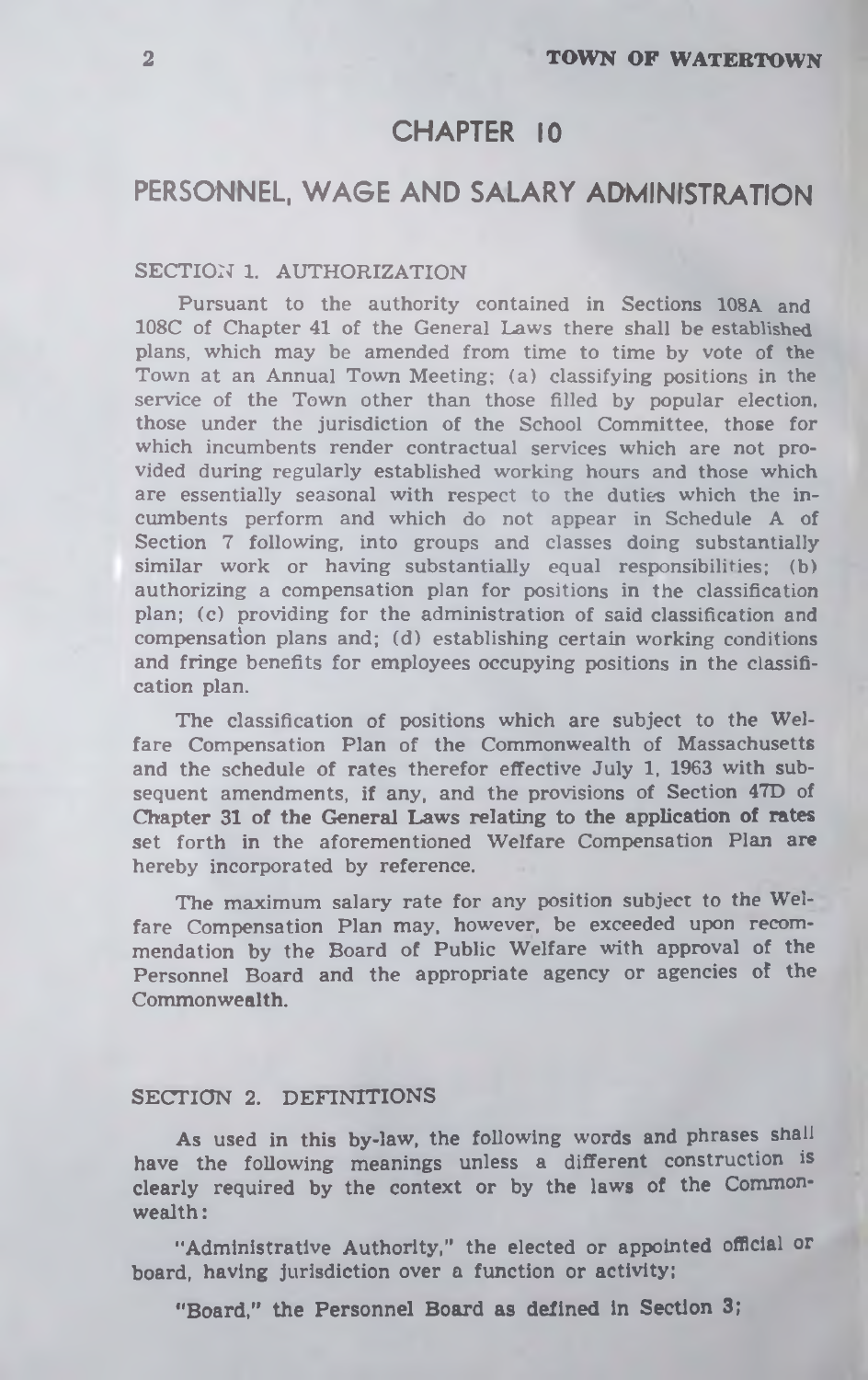"Class," a group of positions in the Town service sufficiently similar in respect to duties and responsibilities so that the same descriptive title may be used to designate each position allocated to the class, that the same qualifications shall be required of the incumbents, that the same tests of fitness may be used to choose qualified employees and that the same scale of compensation can be made to apply with equity;

"Classification Plan," class titles appearing in Schedule A of Section 7 of this by-law plus class specifications which are on file with the Personnel Board and which are hereby incorporated by reference;

"Compensation Grade," a range of salary or wage rates appearing in Schedules B, C, D or E of Section 7;

"Compensation Plan," Schedules B, C, D and E in Section 7;

"Continuous Employment," employment (either full-time or part-time) requiring a predetermined minimum work week and uninterrupted except for required military service and for authorized vacation or other leave of absence;

"Department," any department, board committee commission or other agency of the Town subject to this by-law;

"Employee," an employee of the Town occupying a position in the classification plan;

"Full-time Employee," an employee retained in full-time employment;

"Full-time Employment," employment for not less than 7.5 hours per diem for five days a week for fifty-two weeks per annum, minus legal holidays and authorized vacation leave, sick leave and other leave of absence;

"Group," or "Occupational Group," a group of classes designated by occupation as appearing in Schedule A of Section 7;

"Increment," the dollar difference between step rates;

"Maximum Rate," the highest rate in a range which an employee normally is entitled to attain;

"Minimum Rate," the rate in a range which is normally the hiring rate of a new employee;

"Part-time Employee," an employee retained in part-time employment;

"Part-time Employment," employment for less than full-time weekly employment;

Permanent Employee," an employee retained in continuous employment in a permanent position;

Permanent Position," a full-time or part-time position in the Town service which has required or which is likely to require the services of an incumbent in continuous employment for a period of fifty-two calendar weeks: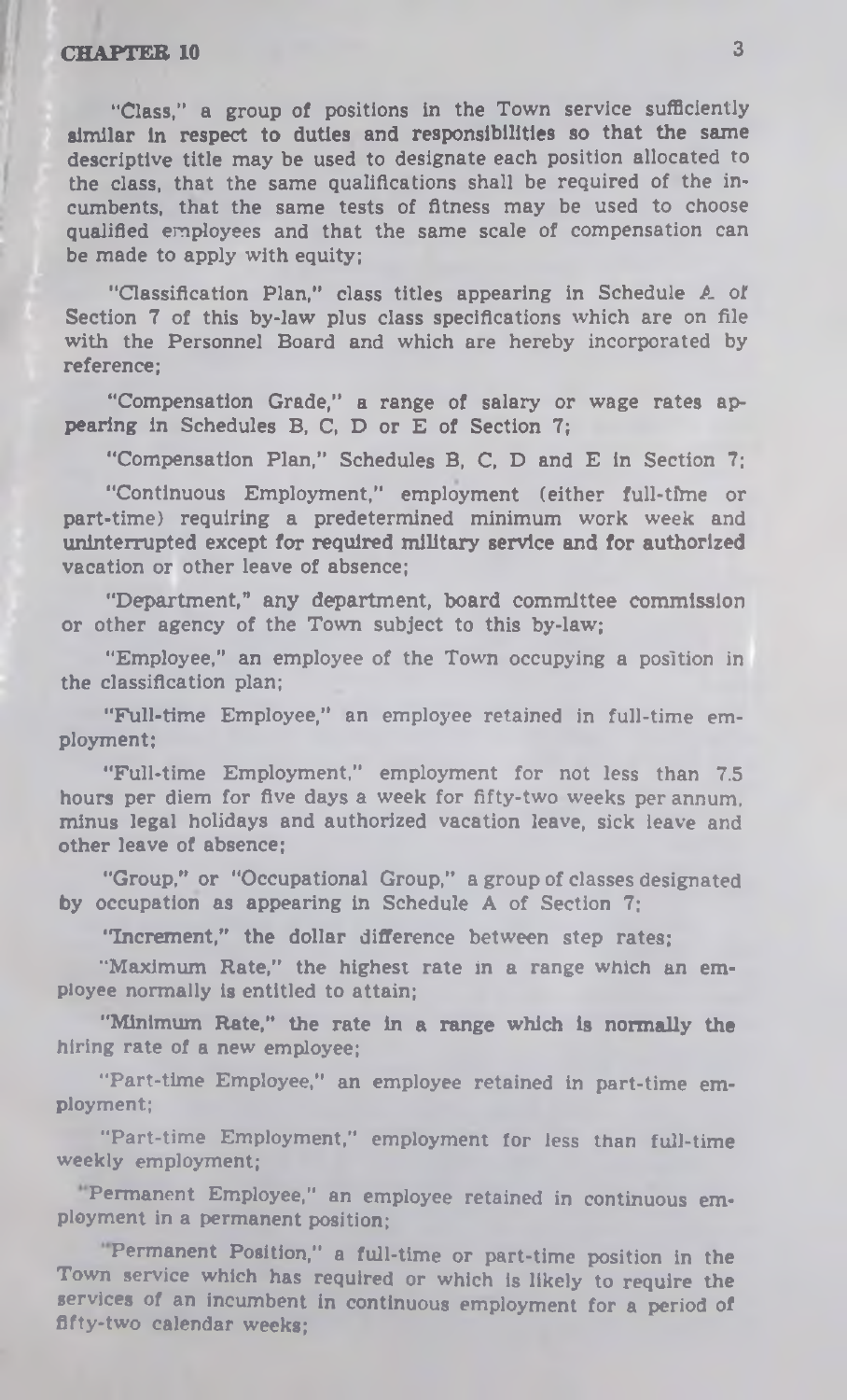"Personal Rate," a rate above the maximum rate applicable only to a designated employee;

"Position," an office or post of employment in the Town service with duties and responsibilities calling for the full-time, part-time or seasonal employment of one person in the performance and exercise thereof;

"Promotion," a change from a position of lower class and compensation grade to a position with greater responsibilities in a higher class and compensation grade;

"Range," the dollar difference between minimum and maximum rates;

"Rate," a sum of money designated as compensation for personal services on an hourly, daily, weekly, monthly, annual or other basis;

"Regular Employee," an employee who has worked thirty weeks in the aggregate during the twelve consecutive months ending May 31st of any calendar year;

"Seasonal Employment," employment for less than full-time annual employment;

"Step Rate," a rate in a range of a compensation grade;

"Temporary Employee," an employee retained in a temporary position or in a permanent position in probationary or acting status;

"Temporary Position," a position in the Town service which requires or is likely to require the services of one incumbent for a period less than fifty-two calendar weeks in continuous employment;

"Town," the Town of Watertown.

## **SECTION 3. PERSONNEL BOARD**

(a) There shall be a Personnel Board consisting of five members, responsible for the administration of the classification and compensation plans. One member shall be a member of the Finance Committee, and four shall be citizens at large of the town. Appointments to the Personnel Board shall be made by the Moderator.

(Amended March 29. 1969, Art. 15)

(b) In making these appointments the Moderator shall give consideration to the personal qualifications of those citizens, who will best meet the responsibility of the Board to represent both Town employees and taxpayers. If possible, the make-up of the Board shall consist of members professionally qualified who are familiar with the principles and experienced in the methods and practices of labor relations and personnel administration.

(c) The terms of office of members of the Board shall be as follows: The member of the Board of Selectmen, the member of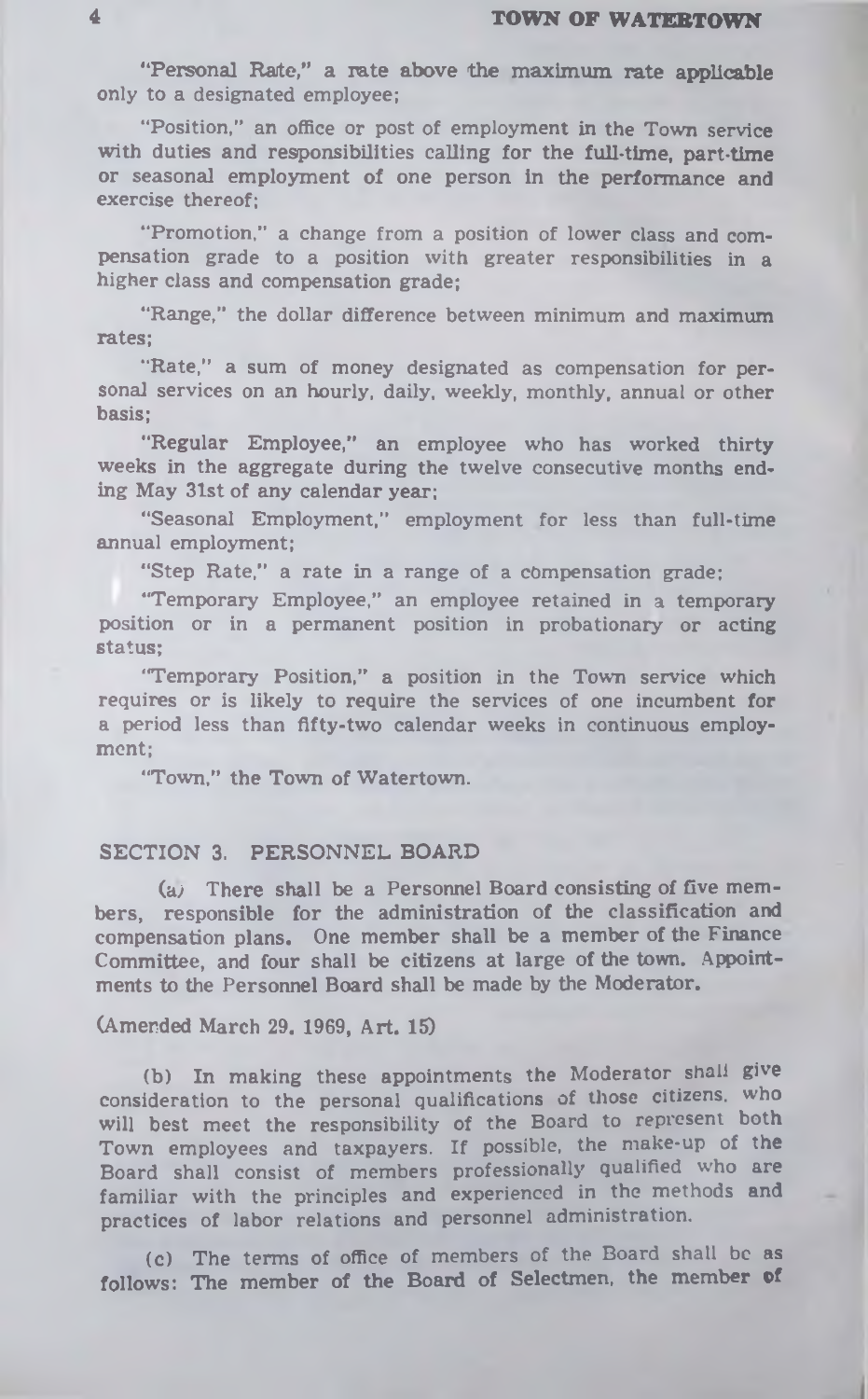the Finance Committee and the member of the Town employees shall serve for a term of one year. One citizen to be appointed for a term of one year, and one citizen shall be appointed for a term of two years, and two citizens shall be appointed for terms of three years. Upon expiration of the first terms of said citizen members, their successors shall be appointed for terms of three years.

The members in office at the time of adoption of this by-law shall continue to hold office until their successors have been appointed and qualified.

(d) The Board shall administer the plans and shall establish such procedures as it deems necessary for the proper administration thereof.

(e) Forthwith after its appointment and annually, the Board shall meet and organize by electing a chairman and appointing a' secretary who shall be a member of the Board. A majority of the Board shall constitute a quorum for the transaction of business. A majority of the Board shall determine the action the Board must take in all matters which it is authorized or required to pass under this by-law.

(f) 1 he Board may employ assistance and incur expenses as it deems necessary subject to the appropriation of funds therefor. It shall appoint a clerk. (Amended March 18, 1969, Art. 16)

(g) The clerk of the Board shall maintain adequate personnel records of all employees occupying positions subject to the classification and compensation plans.

(h) The Board from time to time, of its own motion, shall investigate the work features and rates of salaries or wages of any or all positions subject to the provisions of this by-law. Such reviews shall be made at such intervals as the Board deems necessary and, to the extent which the Board considers practicable, shall include all occupational groups in the classification plan.

(i) The Board shall maintain written Job descriptions or specifications of the classes in the classification plan, each consisting of a statement describing the essential nature of the work and the characteristics that distinguish the class from other classes. The description for any class shall be construed solely as a means of identification and not as prescribing what the duties or responsibilities of any position shall be, or as modifying, or in any way affecting, the power of any administrative authority, as otherwise existing, to appoint, to assign duties to, or to direct and control the work of any employee under the Jurisdiction of such authority.

(1) Upon recommendation of a department head, supported by evidence in writing of special reasons and exceptional circumstances satisfactory to the Board, the Board may authorize an entrance rate higher than the minimum rate for a position, and/or such other variance in the compensation plan as it may deem necessary for the proper functioning of the services of the Town. No variance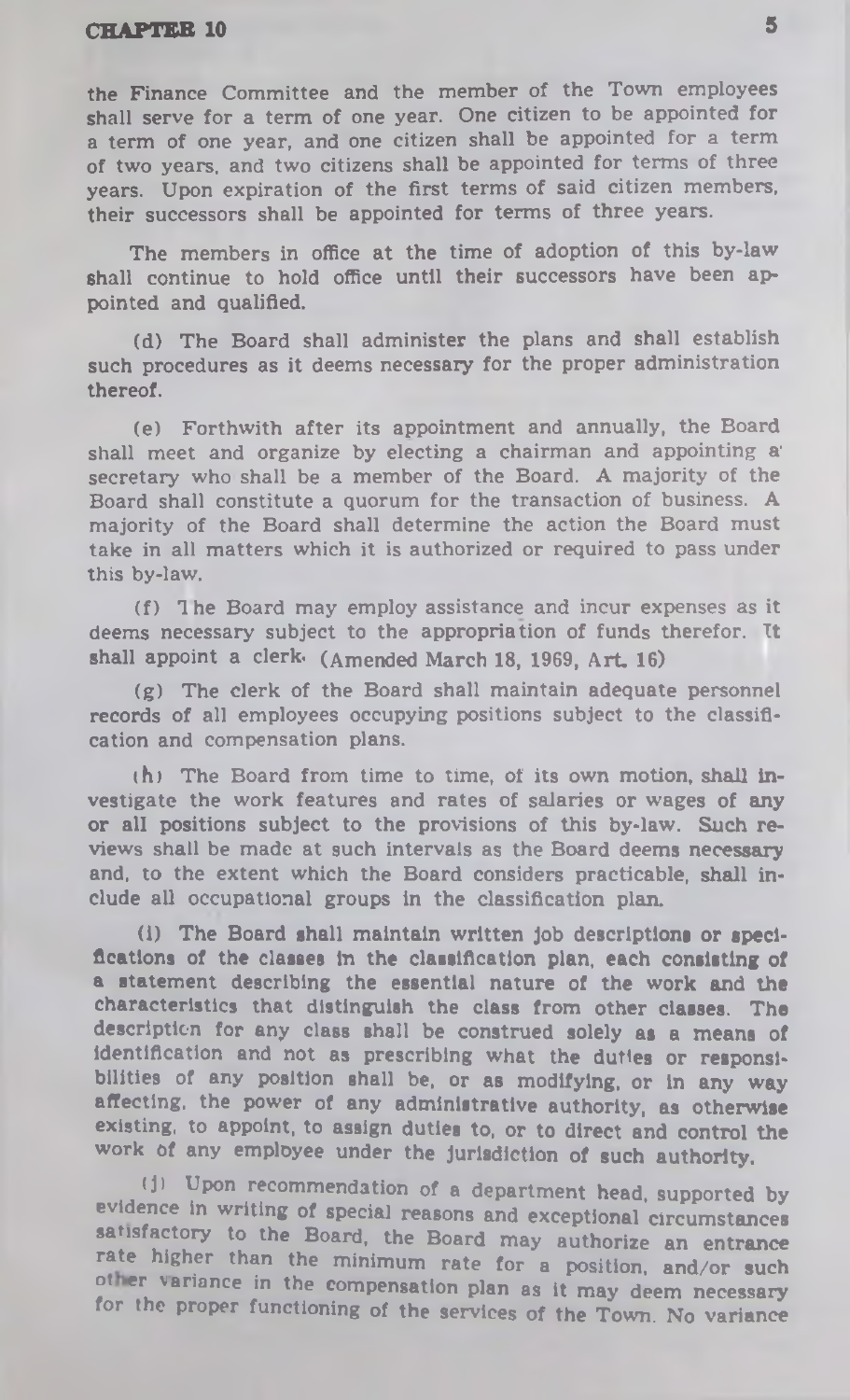**shall become effective unless, or until, the necessary funds have been appropriated therefor.**

**Initial employment in the library service In any** *at* **the professional positions or classifications included in Section 7 may be at rates above the minimum rate shown, when, in the Judgment of the Trustees of the Free Public Library prior experience and training Justifies such rate, and the authorization of the Board in such cases shall not be required.**

**(k) The** Board **shall make an annual report in writing to the** Board of Selectmen and the Finance Committee not later than the fourth Monday prior to the first business meeting of the Annual Town Meeting.

#### SECTION 4. CLASSIFICATION PLAN

(a) All positions in the service of the Town except those excluded by Section **1** are h ereby classified by **titles appearing in** Schedule A of Section 7 which is made a part hereof. These classes of positions shall constitute the classification plan for paid **Town** services.

(b) The title of each class, as established by the classification plan, shall be the official title of every position allocated to the class and the official title of each incumbent of a position so allocated, ard shall be used to the exclusion of all others on payrolls, budget estimates and other official records and reports pertaining to the position.

(c) The title of a position which is held by an employee with a dual or a multiple Civil Service rating shall be that recommended by the employee's department head, or by the administrative authority having jurisdiction over the organization unit to which the employee is assigned.

(d) W henever a new position is established, or the duties of **an existing position are so changed that in effect** a new position is created, upon presentation of substantiating data satisfactory to **the Personnel Board, the Board shall allocate such new or changed** position to its appropriate class.

(e) No position may be reclassified until the Personnel Board shall have determined such reclassification to be consistent with the classification plan.

## **SECTION 5. COMPENSATION PLAN**

**(a) The compensation plan shall consist of Schedules B, C, D and E of Section 7 which provide minimum and maximum salaries or wages for certain of the classes in the classification plan.** The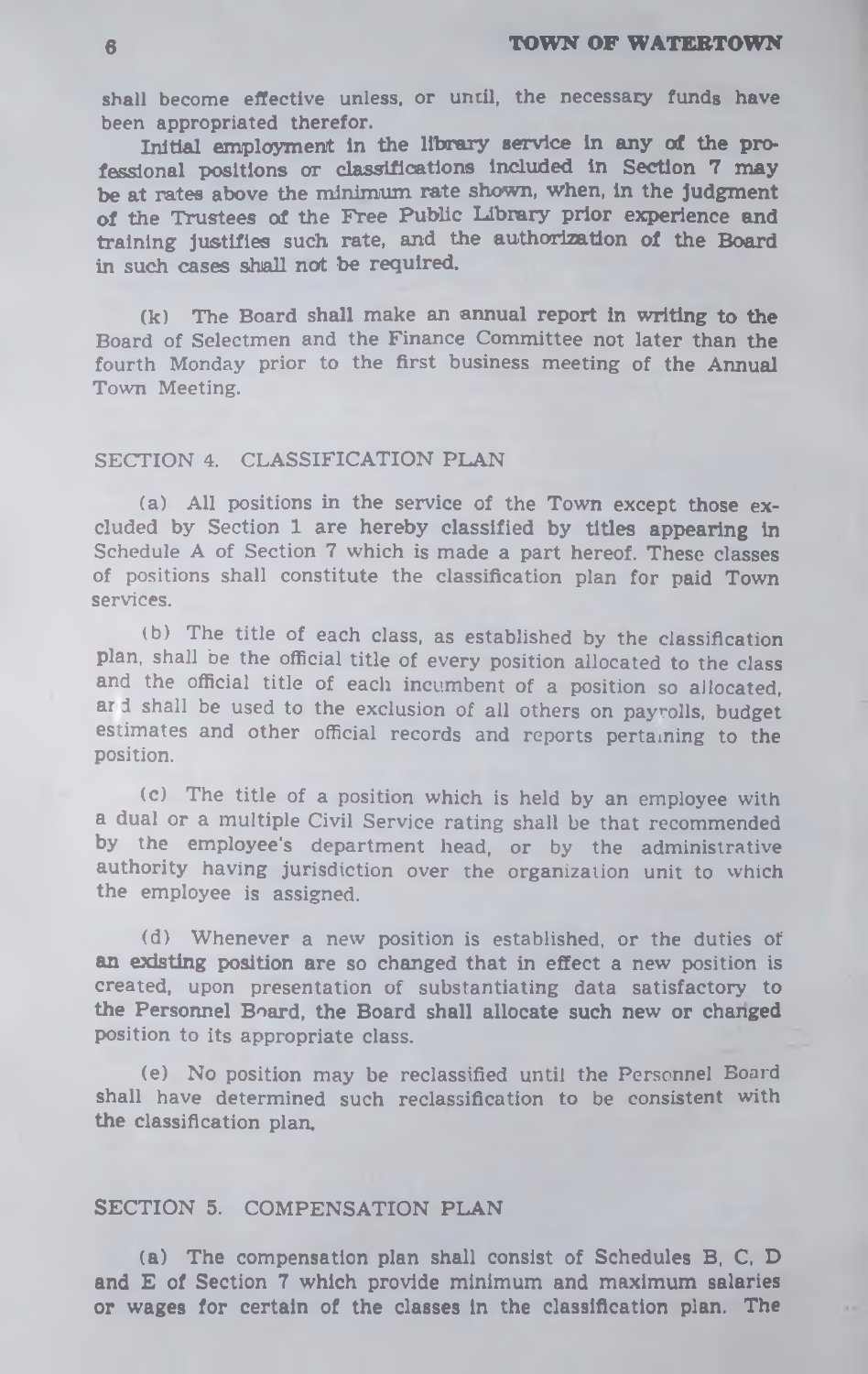salary range of a class shall be the salary range of all positions allocated to the class.

(b) Each employee shall continue to be paid on the same basis as in effect at the time of adoption of this by-law unless otherwise provided in the compensation plan.

(c) No administrative authority shall fix the salary of any employee in a position in the classification plan except in accordance with the compensation plan.

(d) No person shall he paid as an employee in any position subject to the provisions in the classification plan under any title other than those appearing in Schedule A of Section 7.

(e) An employee in continuous employment in a class appearing on Schedules B, C, D or certain grades of Schedule E of Section 7 shall receive the increment between his present rate and the next higher step rate as follows:

- (1) Beginning with the pay period following completion of twelve months service at the minimum or other rate if a rate other than the minimum is authorized as his hiring rate.
- (2) Thereafter twelve months from the date of his previous increase until he attains the maximum rate of the range of the compensation grade to which his class is assigned.

(f) An employee receiving a promotion to a vacant position or to a new position as defined in Section 4(c) shall, upon assignment resulting from such promotion, receive the rate in the compensation grade of the vacant or new position next above his existing rate. If the resulting adjustment does not equal \$100.00 for a position class assigned to Schedule B or \$ .05 for a position class assigned to Schedule D, the adjustment shall be to the second rate above the existing rate but within the compensation grade of the vacant or new position.

(g) The employee receiving a promotion and adjustment In rate pursuant to the provisions of the preceding sub-section shall receive the next increment of his compensation grade following completion of twelve months at the rate resulting from the promotion.

(h) The employee who is transferred to a similarly rated or to a lower rated position for the convenience of the Town, shall enter the new position at his rate in the position from which he is transferred.

(I) Each administrative authority shall include in its estimates, required by the provisions of Section 59 of Chapter 41 of the General Laws, a pay adjustment section setting forth in detail the amounts which will be required for anticipated pay adjustments during the ensuing year and shall furnish a copy thereof to the Board.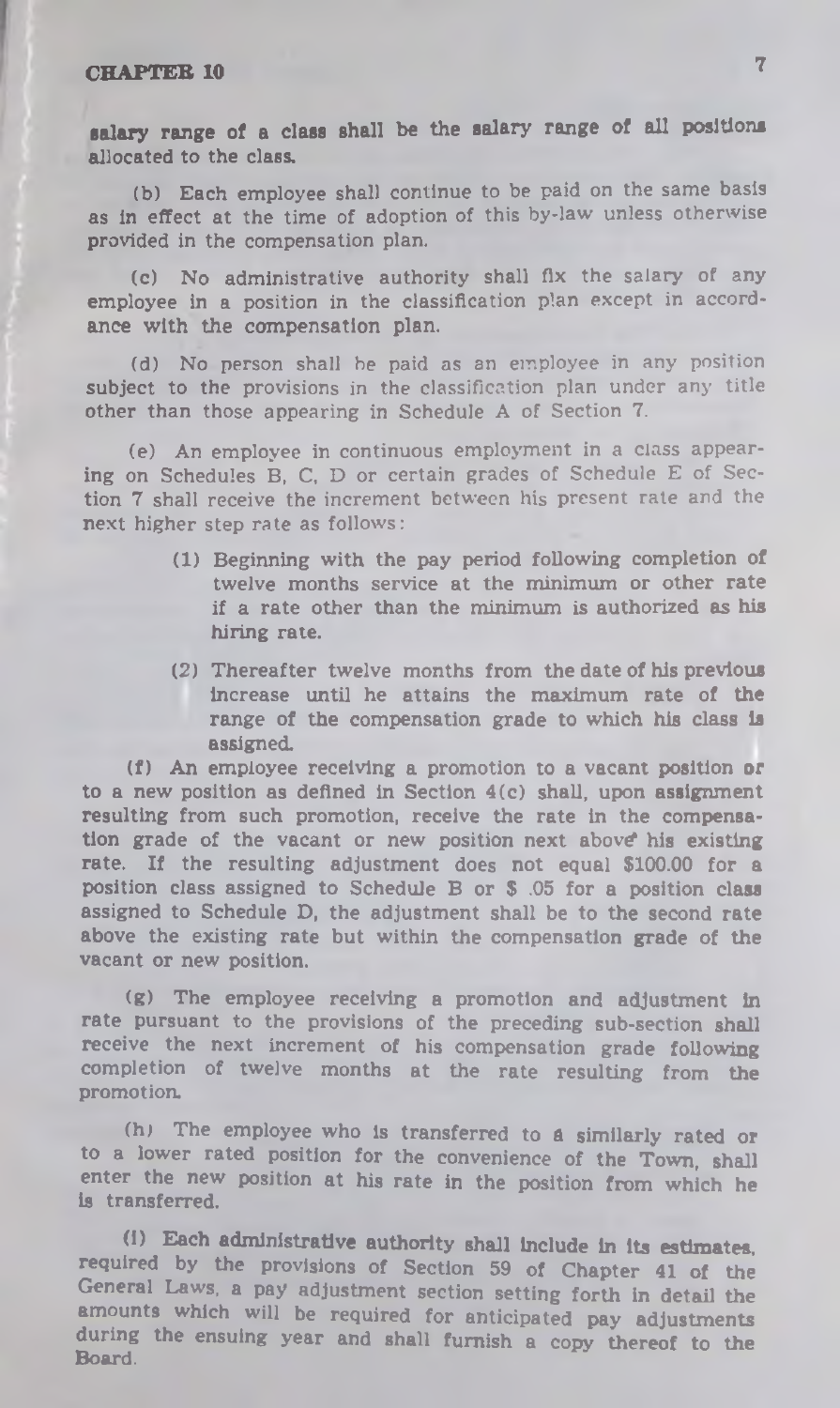# SECTION 6. AMENDMENT OF THE PLANS

(a) The classification plan and/or the compensation plan and/or other provisions of this by-law may be amended by vote of the Town at an Annual Town Meeting in the same manner as other by-laws of the Town may be amended. However, no amendment shall be considered or voted on by Town Meeting unless the proposed amendment has first been considered **by** the Board and the Finance Committee.

 $(b)$  The recommendation of the Personnel Board as to a proposed amendment to Chapter 10 shall be made to the Town Meeting before a vote is taken thereon. A proposed amendment must be submitted to a Town Meeting substantially as presented to and as heard by the Personnel Board.

(c) Similarly the Finance Committee shall report to Town Meeting as a part of its estimates of Town expenditures the impact of a proposed amendment which is approved by the Personnel Board together with such recommendation or recommendations as the Finance Committee deems expedient.

(d) The Board, of its own motion, may propose an amendment to the plans or other provisions of this by-law based on its findings resulting from its investigations as provided in Section  $3(h)$ .

# SECTION 7. POSITION CLASSES: SALARY, WAGE AND MISCELLANEOUS COMPENSATION SCHEDULES

The following schedules, together with class specifications previously incorporated by reference, constitute the classification and compensation plans of the Town as defined in Section 2:

SCHEDULE  $A -$ Classification of Positions by Occupational Groups and Assignment to Compensation **Grades** 

- SCHEDULE B-General Annual Salary Schedule
- SCHEDULE C Police Fire Annual Salary Schedule

SCHEDULE D - Hourly Wage Schedule

SCHEDULE E - Miscellaneous Salary Schedule

#### **Schedule A**

CLASSIFICATION OF POSITIONS BY OCCUPATIONAL GROUPS AND ASSIGNMENT OF CLASSES TO COMPENSATION GRADES **Compensation Grade**

**Class Title or Schedule** 

| Administrative and Clerical Group   |        |
|-------------------------------------|--------|
| Assistant Town Clerk                | $S-12$ |
| Clerk to Board of Assessors         | $S-7$  |
| Confidential Secretary to Selectmen | $S-6$  |
| Engineering Aid, Grade 1            | $S-6$  |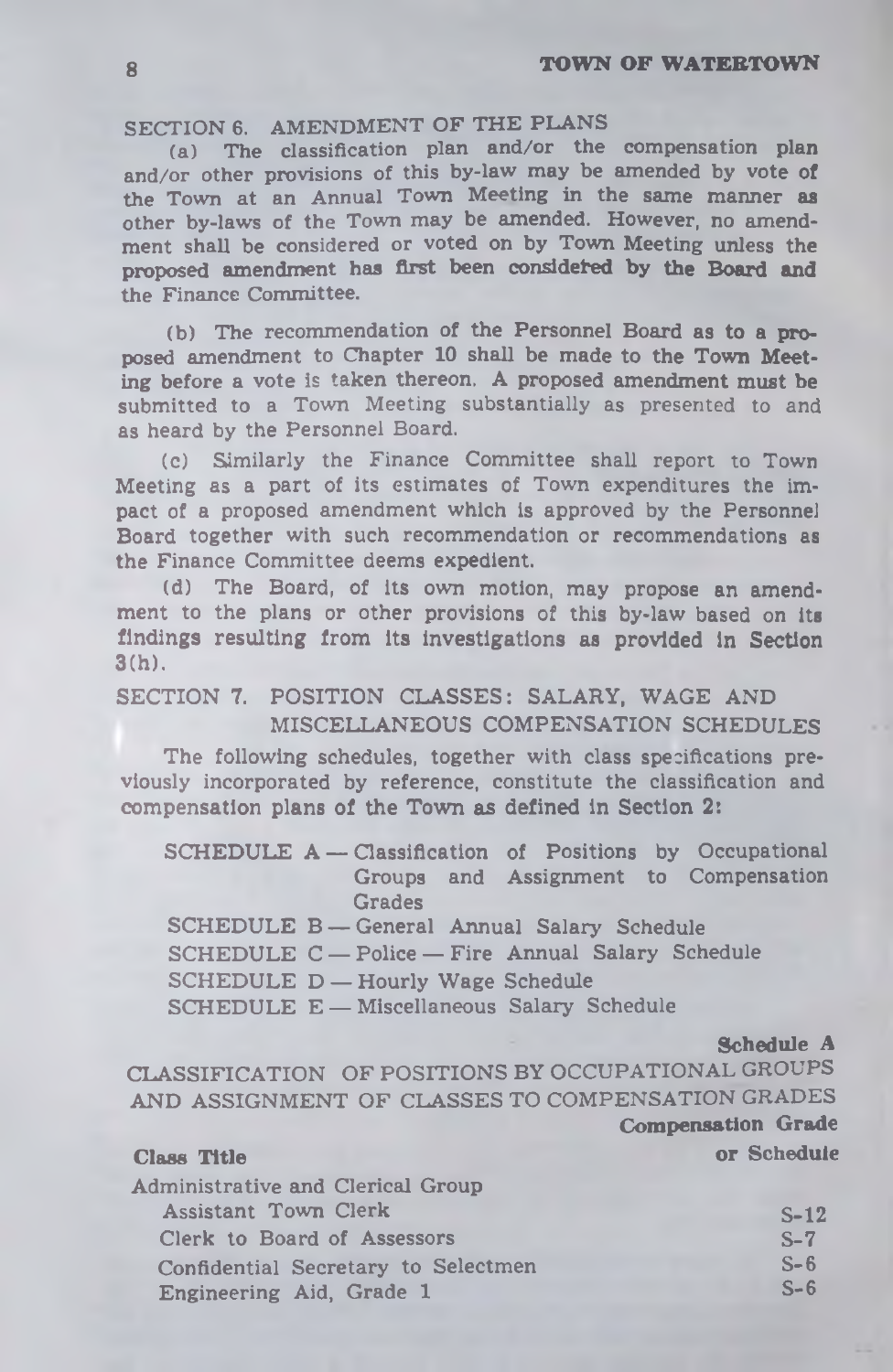| <b>Class Title</b>                                       | <b>Compensation Grade</b> |
|----------------------------------------------------------|---------------------------|
|                                                          | or Schedule               |
|                                                          | $S-10$                    |
| Engineering Aid, Grade 2<br><b>Head Accountant Clerk</b> | $S-8$                     |
| <b>Head Clerk</b>                                        | $S-8$                     |
| Junior Clerk                                             | $S-1$                     |
| Junior Clerk-Stenographer                                | $S-1$                     |
| Junior Clerk-Typist                                      | $S-1$                     |
|                                                          | $S-4$                     |
| Permanent Assistant Registrar                            | $S-6$                     |
| Principal Account Cierk                                  | $S-4$                     |
| Principal Clerk                                          | $S-4$                     |
| Principal Clerk-Stenographer                             | $S-4$                     |
| Principal Clerk-Typist                                   | $S-2$                     |
| Senior Clerk                                             | $S-2$                     |
| Senior Clerk-Stenographer                                | $S-2$                     |
| Senior Clerk-Typist                                      | $S-3$                     |
| Senior Clerk-Typist, Billing Machine Operator            | $S-3$                     |
| Telephone Operator<br>Water Registrar                    | $S-7$                     |
|                                                          |                           |
| Custodian Group                                          | $S-7$                     |
| Junior Building Custodian                                | $S-10$                    |
| Senior Building Custodian<br><b>Inspection Group</b>     |                           |
| Health Inspector                                         | $S-10$                    |
| Inspector of Buildings                                   | $S-15$                    |
| Inspector of Plumbing and Gas Fitting                    | $S-15$                    |
| Sanitarian                                               | $S-12$                    |
| Scaler of Weights and Measures                           | $S-12$                    |
| Library Group                                            |                           |
| Library Assistant 1                                      | $L-1$                     |
| Library Assistant 2                                      | $L-2$                     |
| Library Assistant 3                                      | $L-3$                     |
| Pre-Professional 1                                       | $L-4$                     |
| Pre-Professional 2                                       | $L-5$                     |
| Librarian 1                                              | $L-6$                     |
| Librarian 2                                              | $L-7$                     |
| Librarian 3                                              | $L - 8$                   |
| Assistant Library Director                               | $L-9$                     |
| <b>Professional Group</b>                                |                           |
| Civil Engineer, Grade 4                                  |                           |
| Hygienist                                                | $S-19$                    |
| Junior Civil Engineer, Grade 3 (Construction) (a)        | $X-1$                     |
| Limited to Engineering Dept. employee with               | $S-15$                    |
| civil service rating of Jr. Civil Engineer, Grade        |                           |
| 3 as of January 1, 1966                                  |                           |
| Junior Civil Engineer, Grade 3                           | $S-14$                    |
| <b>Public Health Nurse</b>                               | $S-9$                     |
| Social Worker-Investigator, Veterans' Services           | $S-8$                     |
|                                                          |                           |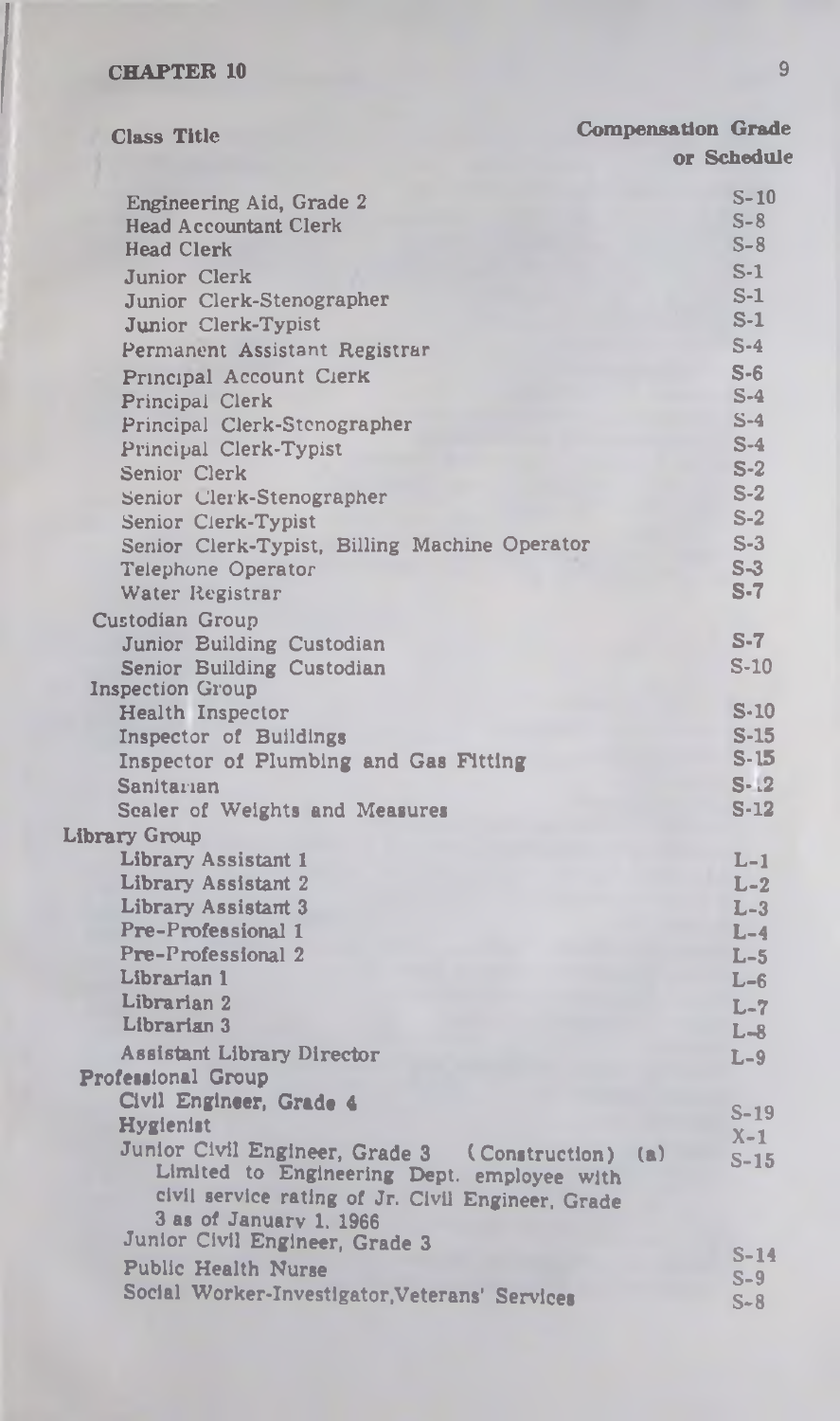| Class Title<br>Mechanical and Construction Group<br>Assistant Superintendent of Water Department<br>$S-14$<br><b>Assistant Superintendent of Wires</b><br>$S-16$<br>Building Maintenance Craftsman<br>$S-11$<br>Cemetery Superintendent<br>$S-13$<br>Fire Alarm Signal Operator<br>$X-2$<br><b>Forestry Foreman</b><br>$S-11$<br>Highway Foreman<br>$S-11$<br>Lineman, Wire Department<br>$S-9$<br>Electrician, Lineman, Wire Dept.<br>$S-13$<br>Electrician, Foreman, Wire Dept.<br>$S-14$<br>Motor Equipment Maintenance Foreman<br>$S-12$<br>Supervisor Foreman (Highway Department)<br>$S-15$<br>Supervisor of Incinerator<br>$S-11$<br>Time Keeper<br>$S-10$<br>Water Construction Foreman<br>$S-11$<br>Water Meter Inspector<br>$S-6$<br>Labor Group<br>Blacksmith<br>$W-6$<br>Carpenter<br>$W-8$<br>Cement Finisher<br>$W-6$<br>Construction Handyman<br>$W-4$<br>Crane Operator<br>$W-7$<br>Garageman<br>$W-4$<br><b>Grader Operator</b><br>$W-7$<br>Incinerator Maintenance Repairman<br>$W-7$<br>Laborer (Semi-Skilled)<br>$W-2$<br>Laborer (Skilled)<br>$W-3$<br>Laborer (Unskilled)<br>$W-1$<br><b>Mason</b><br>$W-6$<br>Motor Equipment Operator, Grade 1<br>$W-3$<br>$W-4$<br>Motor Equipment Operator, Grade 2<br>Motor Equipment Operator, Grade 3<br>$W-5$<br>Motor Equipment Repairman<br>$W-8$<br>Painter<br>$W-4$<br>Parking Meter Collector and Maintenance Man<br>$W-6$<br><b>Shovel Operator</b><br>$W-9$<br>Sign Painter<br>$W-6$<br><b>Stoker</b><br>$W-3$<br>Storekeeper<br>$W-8$<br>Tin Knocker - Spray Painter<br>$W-6$<br><b>Tree Climber</b><br>$W-5$<br><b>Tree Surgeon</b><br>$W-5$<br>Water Meter Tester and Repairer<br>$W-6$ |                                    | <b>Compensation Grade</b> |
|-----------------------------------------------------------------------------------------------------------------------------------------------------------------------------------------------------------------------------------------------------------------------------------------------------------------------------------------------------------------------------------------------------------------------------------------------------------------------------------------------------------------------------------------------------------------------------------------------------------------------------------------------------------------------------------------------------------------------------------------------------------------------------------------------------------------------------------------------------------------------------------------------------------------------------------------------------------------------------------------------------------------------------------------------------------------------------------------------------------------------------------------------------------------------------------------------------------------------------------------------------------------------------------------------------------------------------------------------------------------------------------------------------------------------------------------------------------------------------------------------------------------------------------------------------------------------------------------------------------------------------------------------------------------|------------------------------------|---------------------------|
|                                                                                                                                                                                                                                                                                                                                                                                                                                                                                                                                                                                                                                                                                                                                                                                                                                                                                                                                                                                                                                                                                                                                                                                                                                                                                                                                                                                                                                                                                                                                                                                                                                                                 |                                    | or Schedule               |
|                                                                                                                                                                                                                                                                                                                                                                                                                                                                                                                                                                                                                                                                                                                                                                                                                                                                                                                                                                                                                                                                                                                                                                                                                                                                                                                                                                                                                                                                                                                                                                                                                                                                 |                                    |                           |
|                                                                                                                                                                                                                                                                                                                                                                                                                                                                                                                                                                                                                                                                                                                                                                                                                                                                                                                                                                                                                                                                                                                                                                                                                                                                                                                                                                                                                                                                                                                                                                                                                                                                 |                                    |                           |
|                                                                                                                                                                                                                                                                                                                                                                                                                                                                                                                                                                                                                                                                                                                                                                                                                                                                                                                                                                                                                                                                                                                                                                                                                                                                                                                                                                                                                                                                                                                                                                                                                                                                 |                                    |                           |
|                                                                                                                                                                                                                                                                                                                                                                                                                                                                                                                                                                                                                                                                                                                                                                                                                                                                                                                                                                                                                                                                                                                                                                                                                                                                                                                                                                                                                                                                                                                                                                                                                                                                 |                                    |                           |
|                                                                                                                                                                                                                                                                                                                                                                                                                                                                                                                                                                                                                                                                                                                                                                                                                                                                                                                                                                                                                                                                                                                                                                                                                                                                                                                                                                                                                                                                                                                                                                                                                                                                 |                                    |                           |
|                                                                                                                                                                                                                                                                                                                                                                                                                                                                                                                                                                                                                                                                                                                                                                                                                                                                                                                                                                                                                                                                                                                                                                                                                                                                                                                                                                                                                                                                                                                                                                                                                                                                 |                                    |                           |
|                                                                                                                                                                                                                                                                                                                                                                                                                                                                                                                                                                                                                                                                                                                                                                                                                                                                                                                                                                                                                                                                                                                                                                                                                                                                                                                                                                                                                                                                                                                                                                                                                                                                 |                                    |                           |
|                                                                                                                                                                                                                                                                                                                                                                                                                                                                                                                                                                                                                                                                                                                                                                                                                                                                                                                                                                                                                                                                                                                                                                                                                                                                                                                                                                                                                                                                                                                                                                                                                                                                 |                                    |                           |
|                                                                                                                                                                                                                                                                                                                                                                                                                                                                                                                                                                                                                                                                                                                                                                                                                                                                                                                                                                                                                                                                                                                                                                                                                                                                                                                                                                                                                                                                                                                                                                                                                                                                 |                                    |                           |
|                                                                                                                                                                                                                                                                                                                                                                                                                                                                                                                                                                                                                                                                                                                                                                                                                                                                                                                                                                                                                                                                                                                                                                                                                                                                                                                                                                                                                                                                                                                                                                                                                                                                 |                                    |                           |
|                                                                                                                                                                                                                                                                                                                                                                                                                                                                                                                                                                                                                                                                                                                                                                                                                                                                                                                                                                                                                                                                                                                                                                                                                                                                                                                                                                                                                                                                                                                                                                                                                                                                 |                                    |                           |
|                                                                                                                                                                                                                                                                                                                                                                                                                                                                                                                                                                                                                                                                                                                                                                                                                                                                                                                                                                                                                                                                                                                                                                                                                                                                                                                                                                                                                                                                                                                                                                                                                                                                 |                                    |                           |
|                                                                                                                                                                                                                                                                                                                                                                                                                                                                                                                                                                                                                                                                                                                                                                                                                                                                                                                                                                                                                                                                                                                                                                                                                                                                                                                                                                                                                                                                                                                                                                                                                                                                 |                                    |                           |
|                                                                                                                                                                                                                                                                                                                                                                                                                                                                                                                                                                                                                                                                                                                                                                                                                                                                                                                                                                                                                                                                                                                                                                                                                                                                                                                                                                                                                                                                                                                                                                                                                                                                 |                                    |                           |
|                                                                                                                                                                                                                                                                                                                                                                                                                                                                                                                                                                                                                                                                                                                                                                                                                                                                                                                                                                                                                                                                                                                                                                                                                                                                                                                                                                                                                                                                                                                                                                                                                                                                 |                                    |                           |
|                                                                                                                                                                                                                                                                                                                                                                                                                                                                                                                                                                                                                                                                                                                                                                                                                                                                                                                                                                                                                                                                                                                                                                                                                                                                                                                                                                                                                                                                                                                                                                                                                                                                 |                                    |                           |
|                                                                                                                                                                                                                                                                                                                                                                                                                                                                                                                                                                                                                                                                                                                                                                                                                                                                                                                                                                                                                                                                                                                                                                                                                                                                                                                                                                                                                                                                                                                                                                                                                                                                 |                                    |                           |
|                                                                                                                                                                                                                                                                                                                                                                                                                                                                                                                                                                                                                                                                                                                                                                                                                                                                                                                                                                                                                                                                                                                                                                                                                                                                                                                                                                                                                                                                                                                                                                                                                                                                 |                                    |                           |
|                                                                                                                                                                                                                                                                                                                                                                                                                                                                                                                                                                                                                                                                                                                                                                                                                                                                                                                                                                                                                                                                                                                                                                                                                                                                                                                                                                                                                                                                                                                                                                                                                                                                 |                                    |                           |
|                                                                                                                                                                                                                                                                                                                                                                                                                                                                                                                                                                                                                                                                                                                                                                                                                                                                                                                                                                                                                                                                                                                                                                                                                                                                                                                                                                                                                                                                                                                                                                                                                                                                 |                                    |                           |
|                                                                                                                                                                                                                                                                                                                                                                                                                                                                                                                                                                                                                                                                                                                                                                                                                                                                                                                                                                                                                                                                                                                                                                                                                                                                                                                                                                                                                                                                                                                                                                                                                                                                 |                                    |                           |
|                                                                                                                                                                                                                                                                                                                                                                                                                                                                                                                                                                                                                                                                                                                                                                                                                                                                                                                                                                                                                                                                                                                                                                                                                                                                                                                                                                                                                                                                                                                                                                                                                                                                 |                                    |                           |
|                                                                                                                                                                                                                                                                                                                                                                                                                                                                                                                                                                                                                                                                                                                                                                                                                                                                                                                                                                                                                                                                                                                                                                                                                                                                                                                                                                                                                                                                                                                                                                                                                                                                 |                                    |                           |
|                                                                                                                                                                                                                                                                                                                                                                                                                                                                                                                                                                                                                                                                                                                                                                                                                                                                                                                                                                                                                                                                                                                                                                                                                                                                                                                                                                                                                                                                                                                                                                                                                                                                 |                                    |                           |
|                                                                                                                                                                                                                                                                                                                                                                                                                                                                                                                                                                                                                                                                                                                                                                                                                                                                                                                                                                                                                                                                                                                                                                                                                                                                                                                                                                                                                                                                                                                                                                                                                                                                 |                                    |                           |
|                                                                                                                                                                                                                                                                                                                                                                                                                                                                                                                                                                                                                                                                                                                                                                                                                                                                                                                                                                                                                                                                                                                                                                                                                                                                                                                                                                                                                                                                                                                                                                                                                                                                 |                                    |                           |
|                                                                                                                                                                                                                                                                                                                                                                                                                                                                                                                                                                                                                                                                                                                                                                                                                                                                                                                                                                                                                                                                                                                                                                                                                                                                                                                                                                                                                                                                                                                                                                                                                                                                 |                                    |                           |
|                                                                                                                                                                                                                                                                                                                                                                                                                                                                                                                                                                                                                                                                                                                                                                                                                                                                                                                                                                                                                                                                                                                                                                                                                                                                                                                                                                                                                                                                                                                                                                                                                                                                 |                                    |                           |
|                                                                                                                                                                                                                                                                                                                                                                                                                                                                                                                                                                                                                                                                                                                                                                                                                                                                                                                                                                                                                                                                                                                                                                                                                                                                                                                                                                                                                                                                                                                                                                                                                                                                 |                                    |                           |
|                                                                                                                                                                                                                                                                                                                                                                                                                                                                                                                                                                                                                                                                                                                                                                                                                                                                                                                                                                                                                                                                                                                                                                                                                                                                                                                                                                                                                                                                                                                                                                                                                                                                 |                                    |                           |
|                                                                                                                                                                                                                                                                                                                                                                                                                                                                                                                                                                                                                                                                                                                                                                                                                                                                                                                                                                                                                                                                                                                                                                                                                                                                                                                                                                                                                                                                                                                                                                                                                                                                 |                                    |                           |
|                                                                                                                                                                                                                                                                                                                                                                                                                                                                                                                                                                                                                                                                                                                                                                                                                                                                                                                                                                                                                                                                                                                                                                                                                                                                                                                                                                                                                                                                                                                                                                                                                                                                 |                                    |                           |
|                                                                                                                                                                                                                                                                                                                                                                                                                                                                                                                                                                                                                                                                                                                                                                                                                                                                                                                                                                                                                                                                                                                                                                                                                                                                                                                                                                                                                                                                                                                                                                                                                                                                 |                                    |                           |
|                                                                                                                                                                                                                                                                                                                                                                                                                                                                                                                                                                                                                                                                                                                                                                                                                                                                                                                                                                                                                                                                                                                                                                                                                                                                                                                                                                                                                                                                                                                                                                                                                                                                 |                                    |                           |
|                                                                                                                                                                                                                                                                                                                                                                                                                                                                                                                                                                                                                                                                                                                                                                                                                                                                                                                                                                                                                                                                                                                                                                                                                                                                                                                                                                                                                                                                                                                                                                                                                                                                 |                                    |                           |
|                                                                                                                                                                                                                                                                                                                                                                                                                                                                                                                                                                                                                                                                                                                                                                                                                                                                                                                                                                                                                                                                                                                                                                                                                                                                                                                                                                                                                                                                                                                                                                                                                                                                 |                                    |                           |
|                                                                                                                                                                                                                                                                                                                                                                                                                                                                                                                                                                                                                                                                                                                                                                                                                                                                                                                                                                                                                                                                                                                                                                                                                                                                                                                                                                                                                                                                                                                                                                                                                                                                 |                                    |                           |
|                                                                                                                                                                                                                                                                                                                                                                                                                                                                                                                                                                                                                                                                                                                                                                                                                                                                                                                                                                                                                                                                                                                                                                                                                                                                                                                                                                                                                                                                                                                                                                                                                                                                 |                                    |                           |
|                                                                                                                                                                                                                                                                                                                                                                                                                                                                                                                                                                                                                                                                                                                                                                                                                                                                                                                                                                                                                                                                                                                                                                                                                                                                                                                                                                                                                                                                                                                                                                                                                                                                 |                                    |                           |
|                                                                                                                                                                                                                                                                                                                                                                                                                                                                                                                                                                                                                                                                                                                                                                                                                                                                                                                                                                                                                                                                                                                                                                                                                                                                                                                                                                                                                                                                                                                                                                                                                                                                 |                                    |                           |
|                                                                                                                                                                                                                                                                                                                                                                                                                                                                                                                                                                                                                                                                                                                                                                                                                                                                                                                                                                                                                                                                                                                                                                                                                                                                                                                                                                                                                                                                                                                                                                                                                                                                 |                                    |                           |
|                                                                                                                                                                                                                                                                                                                                                                                                                                                                                                                                                                                                                                                                                                                                                                                                                                                                                                                                                                                                                                                                                                                                                                                                                                                                                                                                                                                                                                                                                                                                                                                                                                                                 |                                    |                           |
|                                                                                                                                                                                                                                                                                                                                                                                                                                                                                                                                                                                                                                                                                                                                                                                                                                                                                                                                                                                                                                                                                                                                                                                                                                                                                                                                                                                                                                                                                                                                                                                                                                                                 |                                    |                           |
|                                                                                                                                                                                                                                                                                                                                                                                                                                                                                                                                                                                                                                                                                                                                                                                                                                                                                                                                                                                                                                                                                                                                                                                                                                                                                                                                                                                                                                                                                                                                                                                                                                                                 |                                    |                           |
|                                                                                                                                                                                                                                                                                                                                                                                                                                                                                                                                                                                                                                                                                                                                                                                                                                                                                                                                                                                                                                                                                                                                                                                                                                                                                                                                                                                                                                                                                                                                                                                                                                                                 |                                    |                           |
|                                                                                                                                                                                                                                                                                                                                                                                                                                                                                                                                                                                                                                                                                                                                                                                                                                                                                                                                                                                                                                                                                                                                                                                                                                                                                                                                                                                                                                                                                                                                                                                                                                                                 |                                    |                           |
|                                                                                                                                                                                                                                                                                                                                                                                                                                                                                                                                                                                                                                                                                                                                                                                                                                                                                                                                                                                                                                                                                                                                                                                                                                                                                                                                                                                                                                                                                                                                                                                                                                                                 | Water System Maintenance Craftsman | $W-6$                     |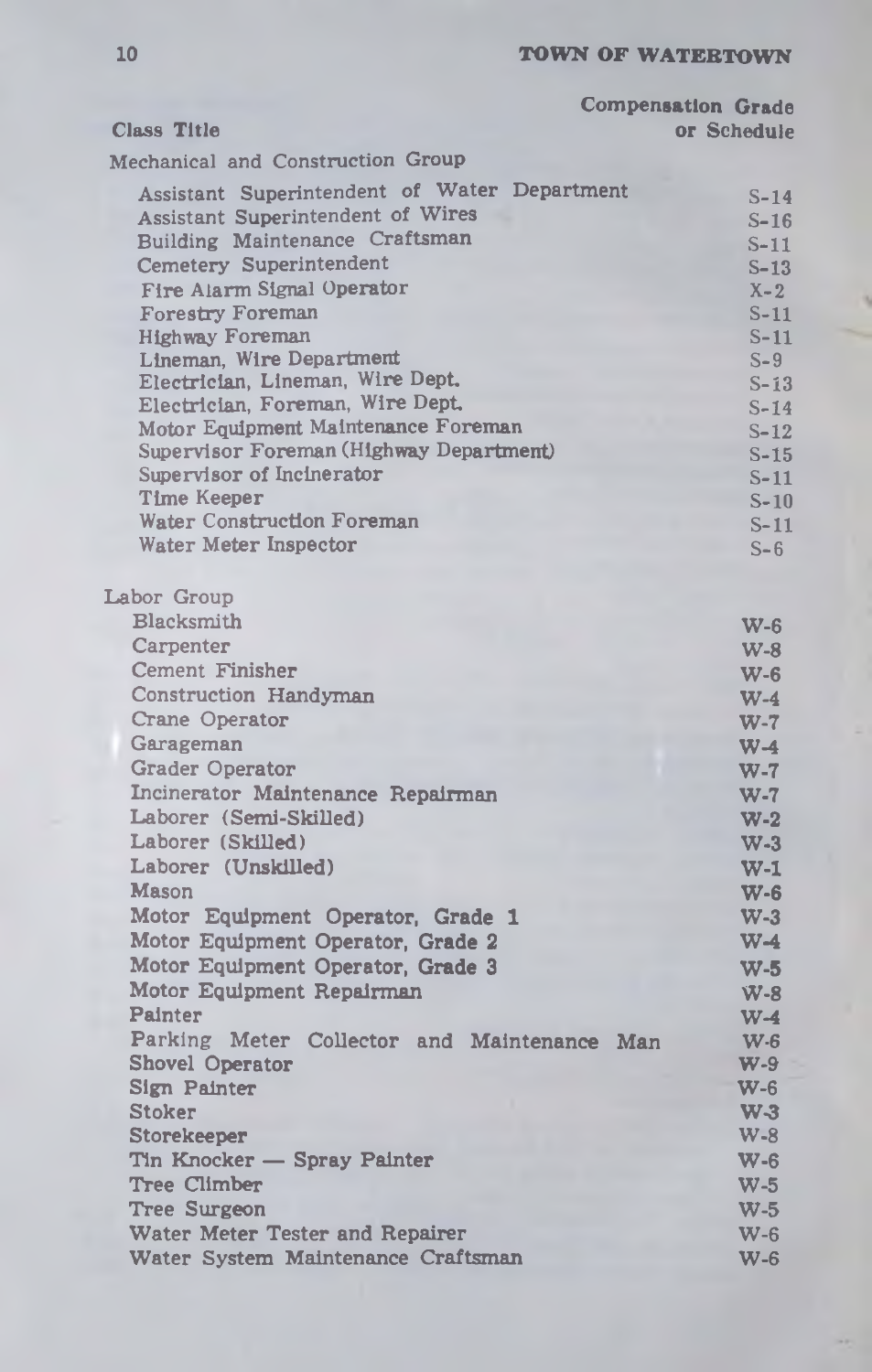| <b>Class Title</b>                                                                                                                                                                                                                                                                                                                                                                                                                                     | <b>Compensation Grade</b>                                                                                                             |
|--------------------------------------------------------------------------------------------------------------------------------------------------------------------------------------------------------------------------------------------------------------------------------------------------------------------------------------------------------------------------------------------------------------------------------------------------------|---------------------------------------------------------------------------------------------------------------------------------------|
| LABOR GROUP CONTINUED                                                                                                                                                                                                                                                                                                                                                                                                                                  | or Schedule                                                                                                                           |
| Weigh Clerk<br>Welder<br>Working Foreman<br>Working Foreman - Carpenter                                                                                                                                                                                                                                                                                                                                                                                | $\mathbf{W}$<br>$W-6$<br>$W-10$<br>$W-10$                                                                                             |
| Public Safety Group                                                                                                                                                                                                                                                                                                                                                                                                                                    |                                                                                                                                       |
| Ambulance Driver, Motor Equipment Utility Man<br>Deputy Fire Chief<br>Fire Captain<br>Fire Fighter<br>Fire Lieutenant<br>Head Clerk (Fire Dept.)<br>Limited to position on January 1, 1966 of Head<br>Clerk Position in the Police Department with<br>rating of Stenographer-Clerk and of the clerical<br>positions in the Fire Department with rating<br>of Head Clerk                                                                                | $F-1$<br>$F-4$<br>$F-3$<br>$F-1$<br>$F-2$<br>$X - 2$                                                                                  |
| Mechanician Fire Department<br>Patrolman<br>Police Captain<br>Police Lieutenant<br><b>Police Sergeant</b>                                                                                                                                                                                                                                                                                                                                              | $F-3$<br>$P-1$<br>$P-4$<br>$P-3$<br>$P-2$                                                                                             |
| Stenographer - Clerk (Male) (Police)<br>Limited to present incumbent (ART. 47, March 16, 1970)                                                                                                                                                                                                                                                                                                                                                         | $P-1$                                                                                                                                 |
| Supervisory Group<br>Administrative Assistant to the Selectmen<br>Assistant Superintendent of Highway Department<br><b>Commissioner of Veterans' Services</b><br>Fire Chief<br>Health Officer and Agent<br>Library Director<br>Police Chief<br>Purchasing Agent<br><b>Recreation Director</b><br>Superintendent, Highway Department<br>Superintendent of Parks<br>Superintendent, Water Department<br>Superintendent, Wire Department<br>Town Engineer | $X-3$<br>$S-19$<br>$S-17$<br>$F-5$<br>$S-16$<br>$L-10$<br>$P-5$<br>$S-19$<br>$S-16$<br>$S-21$<br>$S-14$<br>$S-17$<br>$S-18$<br>$S-20$ |
| Assistant Superintendent of Public Works/Highways<br>Α.<br>В.<br>Assistant Superintendent of Public Works/Utilities<br>C.<br>Assistant Superintendent of Public Works/Cemetery and<br>Grounds                                                                                                                                                                                                                                                          | $S-20$<br>$S-16$<br>$S-15$                                                                                                            |
| D,<br>Assistant Superintendent of Public Works/Engineering<br>and Inspection                                                                                                                                                                                                                                                                                                                                                                           | $S-20$                                                                                                                                |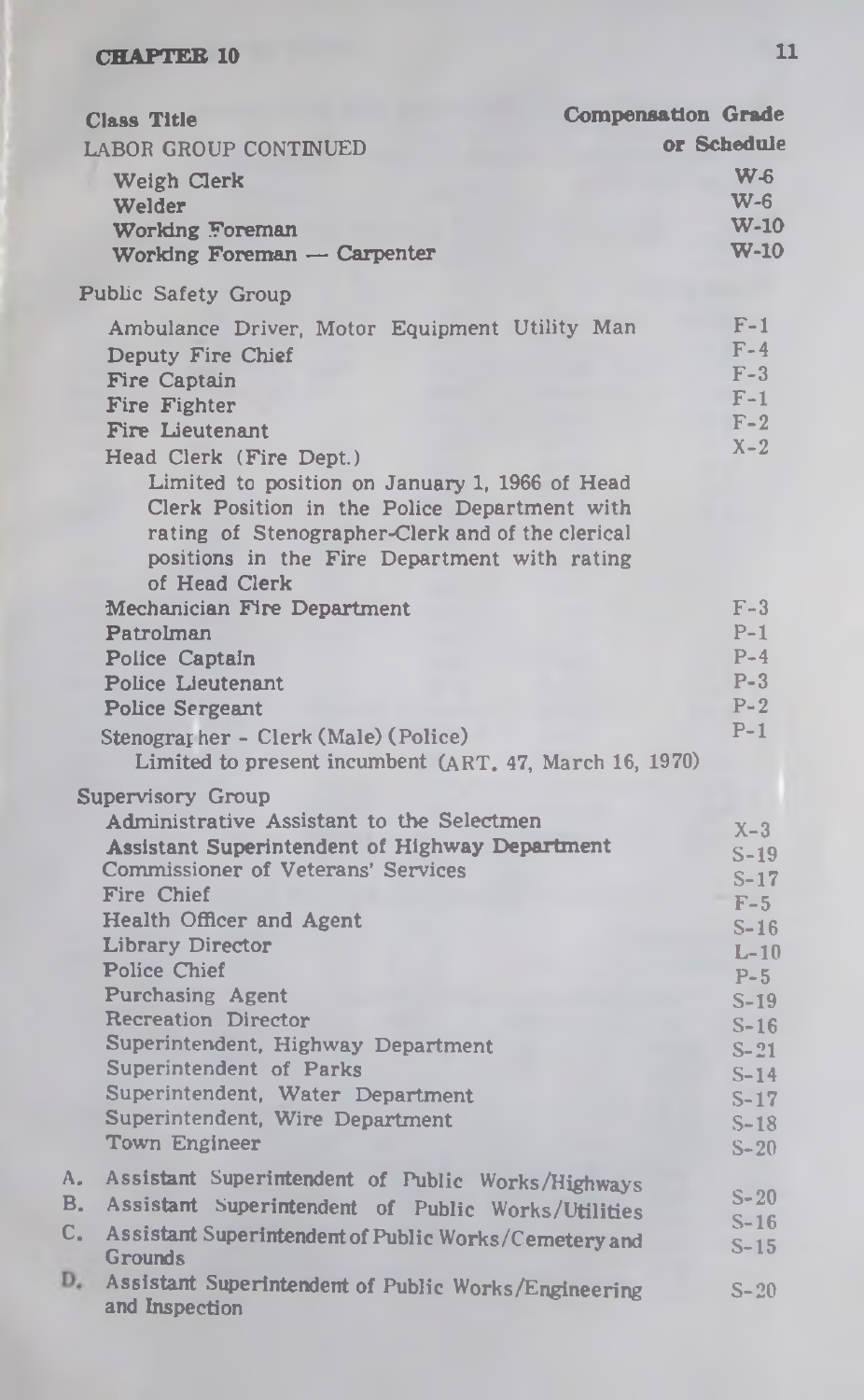E. Assistant Superintendent of Public Works/Personnel, Training and Safety F. Assistant Superintendent of Public Works/Material and Equipment **S-16 S-13**

# GENERAL ANNUAL SALARY SCHEDULE SCHEDULE B

# **Compensation**

| Grade              | Min.   | П      | Ш      | $\Gamma$ | Max.   |
|--------------------|--------|--------|--------|----------|--------|
| $S-1$              | 4230   | 4400   | 4515   | 4740     | 4920   |
| $\overline{S} - 2$ | 4920   | 5110   | 5290   | 5480     | 5675   |
| $S-3$              | 5480   | 5675   | 5885   | 6115     | 6335   |
| $S-4$              | 5675   | 5885   | 6115   | 6335     | 6565   |
| $S-5$              | 5885   | 6115   | 6335   | 6565     | 6815   |
| $S - 6$            | 6115   | 6335   | 6565   | 6815     | 7100   |
| $S-7$              | 6335   | 6565   | 6815   | 7100     | 7395   |
| $S-8$              | 6565   | 6815   | 7100   | 7395     | 7685   |
| $S-9$              | 6815   | 7100   | 7395   | 7685     | 7975   |
| $S-10$             | 7100   | 7395   | 7685   | 7975     | 8300   |
| $S-11$             | 7395   | 7685   | 7975   | 8300     | 8635   |
| $S - 12$           | 7685   | 7975   | 8300   | 8635     | 8985   |
| $S-13$             | 7975   | 8300   | 8635   | 8988     | 9385   |
| $S-14$             | 8300   | 8635   | 8985   | 9385     | 9785   |
| $S-15$             | 8635   | 8985   | 9385   | 9785     | 10,190 |
| $S-16$             | 8985   | 9385   | 9785   | 10,190   | 10,595 |
| $S - 17$           | 9385   | 9785   | 10,190 | 10,595   | 11,005 |
| $S-18$             | 9785   | 10,190 | 10,595 | 11,005   | 11,410 |
| $S-19$             | 10,190 | 10,595 | 11,005 | 11,410   | 11,815 |
| $S - 20$           | 11,310 | 11,730 | 12,150 | 12,570   | 13,000 |
| S-21               | 11,925 | 12,515 | 13,120 | 13,715   | 14,300 |

# **POLICE - FIRE ANNUAL SALARY SCHEDULE**

| Compensation<br>Grade | Min.                                       | п    | ш      | Schedule C<br>Max. |  |
|-----------------------|--------------------------------------------|------|--------|--------------------|--|
|                       | <b>Under Police Annual Salary Schedule</b> |      |        |                    |  |
| $P-1$                 | 8245                                       | 8480 | 8710   | 9010               |  |
| $P-2$                 |                                            |      | 9765   | 10,090             |  |
| $P-3$                 |                                            |      | 10,810 | 11,170             |  |
| $P-4$                 |                                            |      | 11,855 | 12,255             |  |
| $P-5$                 |                                            |      | 13,955 | 14,755             |  |
|                       | Under Fire Annual Salary Schedule          |      |        |                    |  |
| $F-1$                 | 8245                                       | 8480 | 8710   | 9010               |  |
| $F-2$                 |                                            |      | 9765   | 10,090             |  |
| $F-3$                 |                                            |      | 10,810 | 11,170             |  |
| $F-4$                 |                                            |      | 11,855 | 12,255             |  |
| $F-5$                 |                                            |      | 13,955 | 14,755             |  |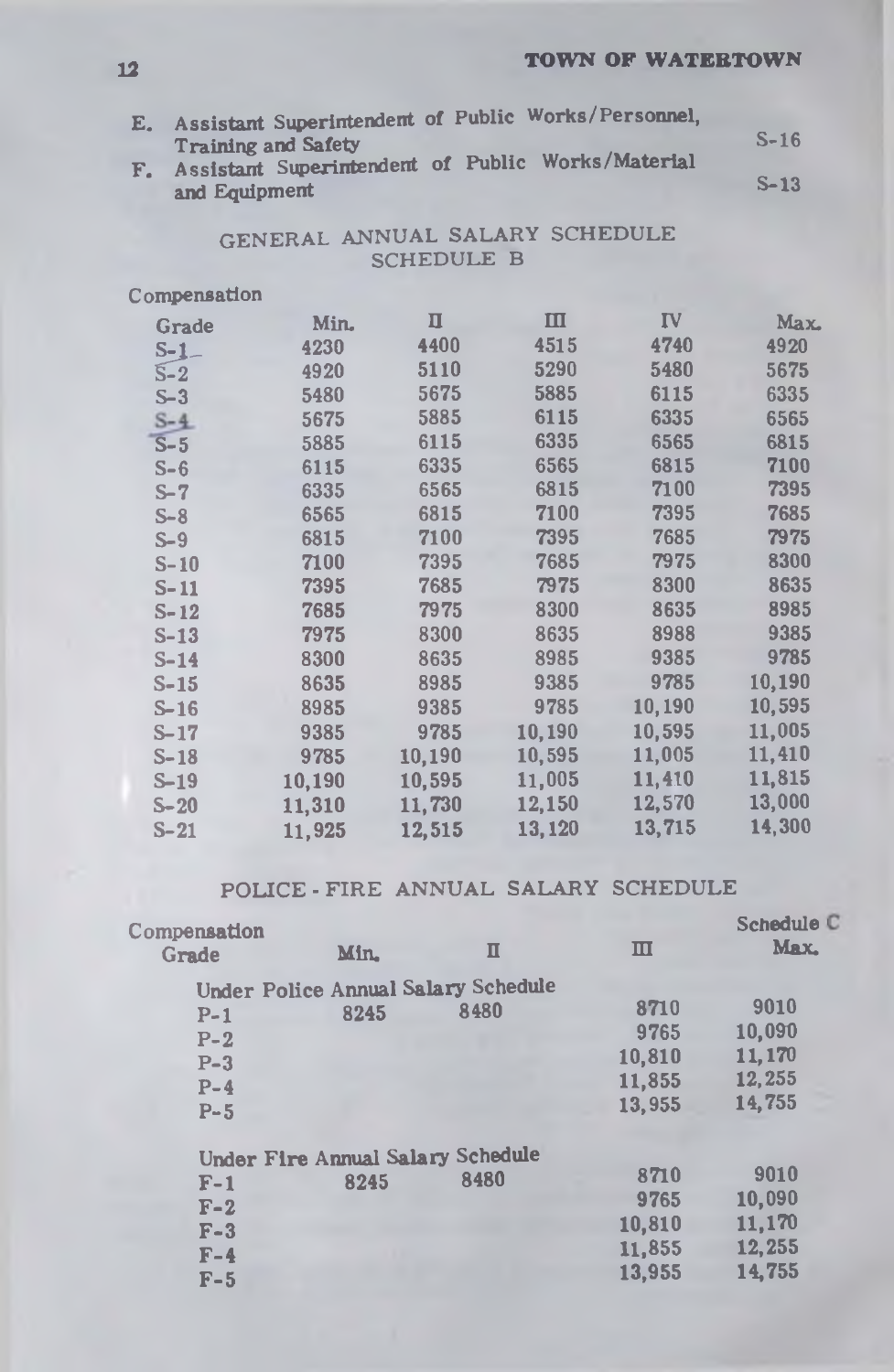## HOURLY WAGE SCHEDULE SCHEDULE D

| COMPENSATION |                |                |
|--------------|----------------|----------------|
| <b>GRADE</b> | <b>MINIMUM</b> | <b>MAXIMUM</b> |
| $W-1$        | 3.09           | 3.25           |
| $W - 2$      | 3.12           | 3.28           |
| $W-3$        | 3.17           | 3.33           |
| $W - 4$      | 3.22           | 3.38           |
| $W-5$        | 3.27           | 3.44           |
| $W - 6$      | 3.32           | 3.50           |
| ۰<br>$W - 7$ | 3.37           | 3.57           |
| $W - 8$      | 3.44           | 3.64           |
| $W - 9$      | 3.49           | 3.71           |
| $W - 10$     | 3.58           | 3.78           |
|              |                |                |

#### MISCELLANEOUS SALARY SCHEDULE SCHEDULE F

| Grade   | Min.   | П    | ш    | IV   | Max. |
|---------|--------|------|------|------|------|
| $X-1$   | 3825   | 4000 | 4175 | 4360 | 4535 |
| $X - 2$ | 8190   | 8480 | 8710 | 9010 |      |
| $X-3$   | 12.960 |      |      |      |      |

#### LIBRARY ANNUAL SALARY SCHEDULE SCHEDULE G

#### COMPENSATION

| Grade   | Min.  | п     | IП    | <b>IV</b> | Max.  |
|---------|-------|-------|-------|-----------|-------|
| $L-1$   | 4240  | 4452  | 4664  | 4876      | 5088  |
| $L-2$   | 5088  | 5353  | 5618  | 5883      | 6148  |
| $L-3$   | 5512  | 5777  | 6042  | 6307      | 6572  |
| $L-4$   | 5936  | 6307  | 6678  | 7049      | 7420  |
| $L-5$   | 6360  | 6731  | 7102  | 7473      | 7844  |
| $L - 6$ | 6678  | 7102  | 7526  | 7950      | 8374  |
| $L-7$   | 7102  | 7526  | 7950  | 8374      | 8798  |
| $L-8$   | 7526  | 7950  | 8374  | 8798      | 9222  |
| $L-9$   | 9540  | 10070 | 10600 | 11130     | 11660 |
| $L-10$  | 10600 | 11130 | 11660 | 12190     | 12720 |

SECTION 8. PART-TIME POSITIONS CLASSIFIED IN THE ADMINISTRATIVE AND CLERICAL GROUP

Employees occupying administrative or clerical position in parttime employment which may be continous employment or which may constitute intermittent or casual service shall be compensated at hourly rates appearing in the following schedule which is hereby incorporated in the Compensation Plan: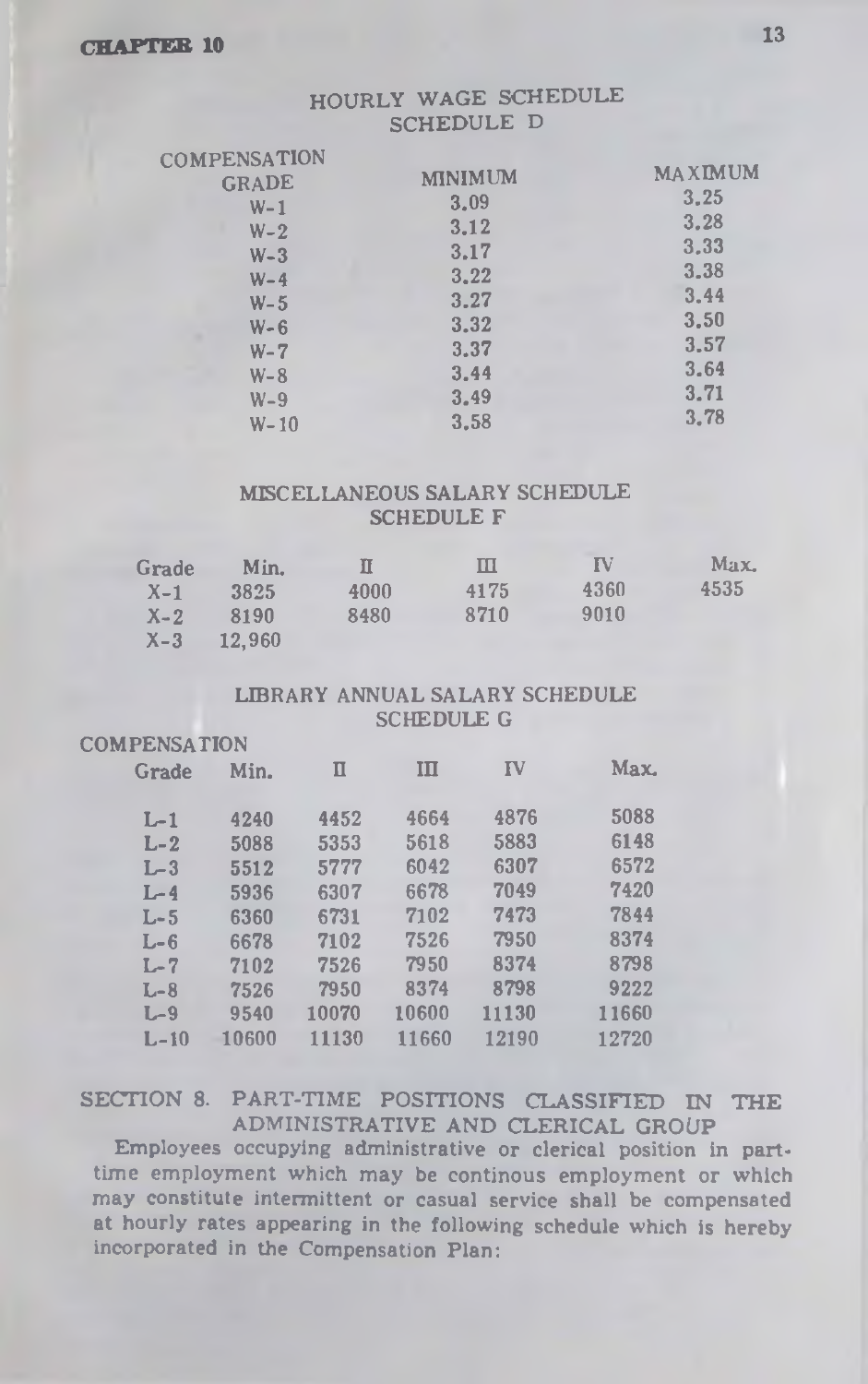# **14 TOWN OF WATERTOWN**

| Grade   | Min. | п    | П    | <b>IV</b> | N    | VI   | Мах  |
|---------|------|------|------|-----------|------|------|------|
| $S-1$   | 2.00 | 2.08 | 2.17 | 2.26      | 2.34 | 2.42 | 2.53 |
| $S-2$   |      | 2.53 | 2.62 | 2.71      | 2.81 | 2.91 |      |
| $S-3$   |      | 2.81 | 2.91 | 3.02      | 3.13 | 3.25 |      |
| $S-4$   |      | 2.91 | 3.02 | 3.13      | 3.25 | 3.38 |      |
| $S-5$   |      | 3.02 | 3.13 | 3.25      | 3.38 | 3.50 |      |
| $S - 6$ |      | 3.13 | 3.25 | 3.28      | 3.50 | 3.64 |      |

# **SECTION 9. WORK WEEK**

The work week for full-employment in each occupational group **shall be as follows:**

| Group                                                  | Work Week           |
|--------------------------------------------------------|---------------------|
| Administrative and Clerical Group                      | 37.5 Hours          |
| Custodian Group                                        | 40 Hours            |
| Inspection Group                                       | As required         |
| Professional Group                                     | As required         |
| Mechanical and Construction Group                      |                     |
| Fire Alarm Signal Operator                             | 42 Hours            |
| All others in this Group                               | 40 Hours            |
| Labor Group                                            | 40 Hours            |
| <b>Public Safety Group</b>                             |                     |
| <b>Police Classes</b>                                  | <b>*As required</b> |
| <b>Fire Classes</b>                                    | 42 Hours            |
| Supervisory Group                                      | As required         |
| *Which may be computed as the average work-week for an |                     |
| employee over a seven week cycle.                      |                     |

# SUCTION 10. INITIAL APPLICATION OF THE COMPENSA-**TION PLAN**

**(a) Upon adoption, of this amended by-law at an annual Town Meeting, the rate of each eligible employee occupying a position in the classification plan, shall be adjusted retroactive to January 1 of the year of adoption.**

**(b) The rate of each eligible employee shall be adjusted to the same corresponding step rate In his designated compensation grade of Section 7 as the step rate which he occupied as of January first of the year of adoption. His corresponding step rate shall be determined by the same number of increments below maximum. (If more step rates are in his old than in his new compensation grade, the adjustment shall be at least to the minimum rate of the new compensation grade.)**

**(c) The adjustment of the rate of an Individual employee as provided in the preceding paragraph shall, however, be subject to the following limitation:**

> **(1) If the amount of the increase is in excess of \$500.00, the first year adjustment shall be limited to \$500.00.**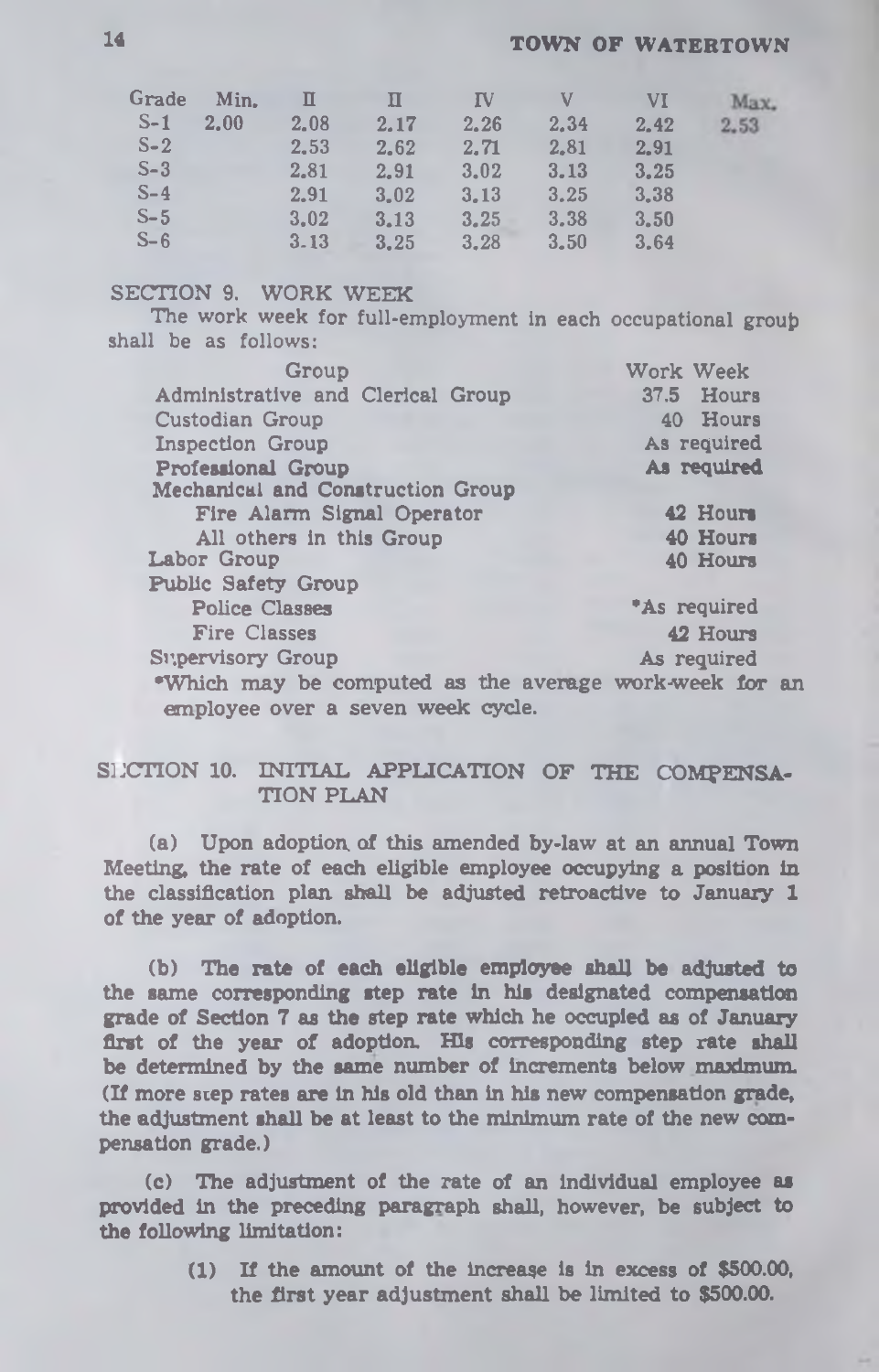(2) The balance of the Initial adjustment determined by paragraph (b) of this section shall be paid to the eligible employee in the second year following adoption of the compensation plan in addition to any further increment for which the employee may be eligible during that year.

(d) If the minimum rate of an employee's old compensation grade is higher than the minimum rate of his new compensation grade and if his rate is at the old minimum at the time of adoption, his adjustment shall be to the step rate of the new compensation grade which is next above the old minimum rate.

(e) If an employee's rate at the time of adoption is above the maximum rate of his appropriate new compensation grade, his rate shall become a personal rate and as defined in .Section 2 shall apply to the subject employee and not to the position.

(f) Following adoption of this by-law and application of rates in Section 7 as provided in the preceding sub-sections, employees shall be eligible for subsequent pay adjustments on anniversary dates as set forth in Section 5 (e).

(g) Nothing in this section shall be construed as authorizing adjustment to any rate above the maximum rate in the range of the compensation grade.

#### SECTION 11. OVERTIME COMPENSATION

(a) Administration and Clerical Group

An employee occupying a position classified In this group is not entitled to overtime compensation. He may be granted compensatory time off at the discretion of his departmental head for hours worked in excess of those constituting his established work week as set forth in Section 9.

#### (b) Custodian Group

An employee occupying a position classified in this group shall receive compensation for hours worked in excess of those constituting his established work week at straight time determined by dividing his weekly rate by forty (40).

## (c) Inspection and Professional Group

An employee occupying a position classified in one of these two groups is not entitled to overtime compensation as set forth in Section 9.

## (d) Mechanical and Construction Group

Employees occupying positions classified in this group are normally not eligible for compensation for hours worked in excess of those constituting the work week for this group as set forth in Section 9. In the event of special circumstances which may require such overtime services on the part of an employee, the Personnel Board may approve compensation to the employee at straight time upon application of the department head setting forth the nature and extent of such services.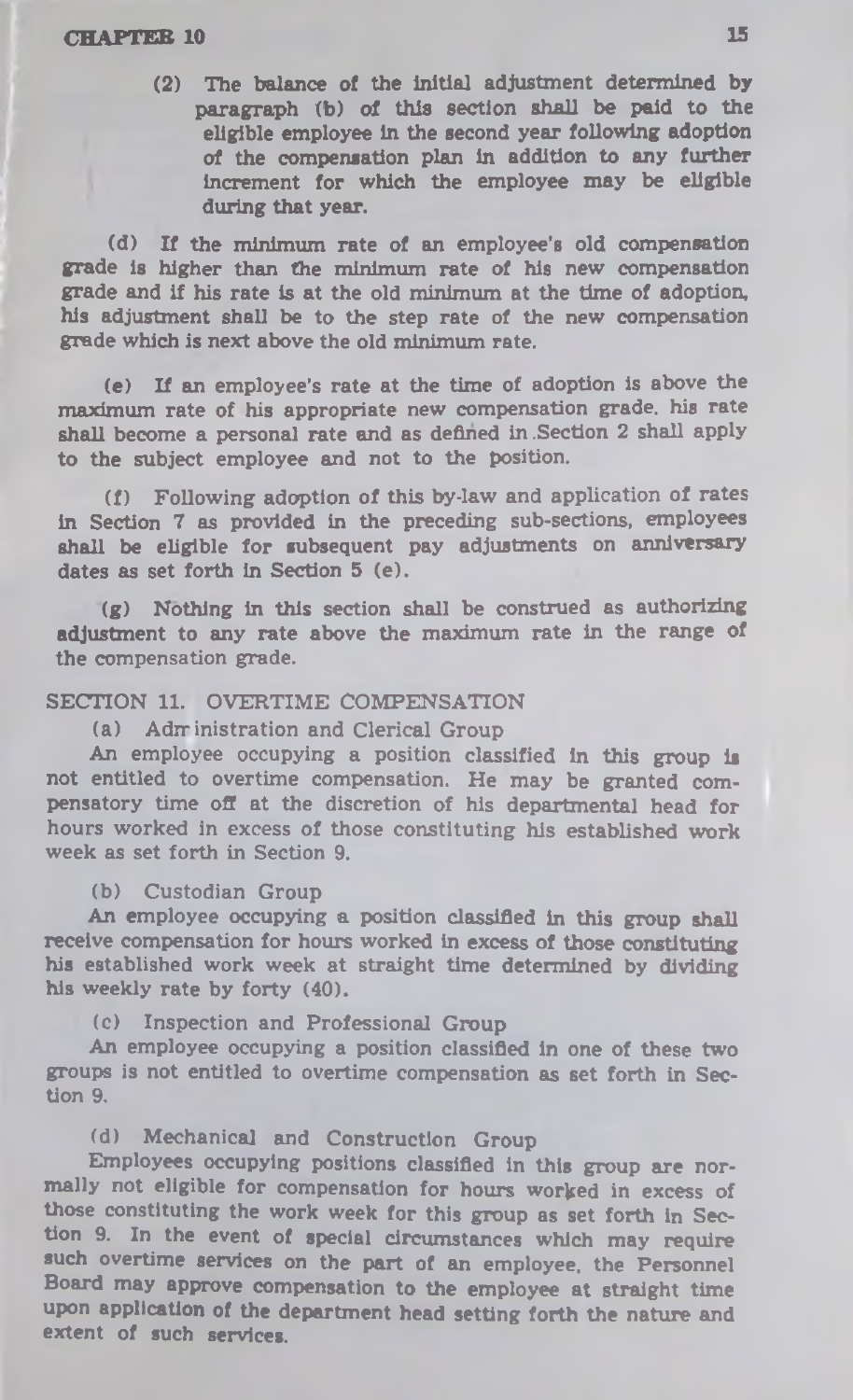### **16 TOWN OF WATERTOWN**

**The Personnel Board may also grant blanket approval upon application of a department head for the payment of overtime at straight time to employees occupying positions in the Mechanical and Construction Group for services which may be required under emergency conditions.**

**Payment of overtime compensation to an employee occupying a position in this group will not be made without Personnel Board approval either before or after the fact.**

**(e) Labor Group**

**An employee occupying a position in this group shall be compensated at one and one-half times his regular hourly rate for hours worked in excess of eight hours during a regularly assigned work day and for all hours worked on other than a regularly assigned work day provided that he has been credited with forty hours pay at his regular rate for five (5) consecutively assigned work days prior to performing work on the non-assigned work day. Double time will be paid for all hours worked on Sunday, not part of the work week.**

# (Amended Art. 59, March 30, 1970)

- **(f) Public Safety Group**
	- **(1) If an employee whose position is in one of the police classifications is required, except for court appearances. to be -on duty for any period in excess of his regular hours of duty as from time to time established, he may be given time off equal to such period of overtime duty or if time off cannot be given by reason of personnel shortage or other cause, he may be paid for such period of overtime duty at such an hourly rate es may be determined by the authority in charge of the department, which rate shall in no event be less than the hourly rate of his regular compensation for his average weekly hours of regular duty.**
	- **(2) If an employee whose position is in one of the fire classifications shall be required to be on duty for any period of time in excess of his regular hours of duty, as from time to time established, he may be given time off equal to such period of overtime duty, or if time off cannot be given by reason of a personnel shortage or other cause, he may be paid for such period of overtime duty at such hourly rate as may be determined by the authority in charge of the fire department, which rate shall in no event be less than the hourly rate of his regular compensation for his average weekly hours of regular duty.**

## **SECTION 12. PAID HOLIDAYS**

**(a) "The following days, proclaimed and recognized by the Common-**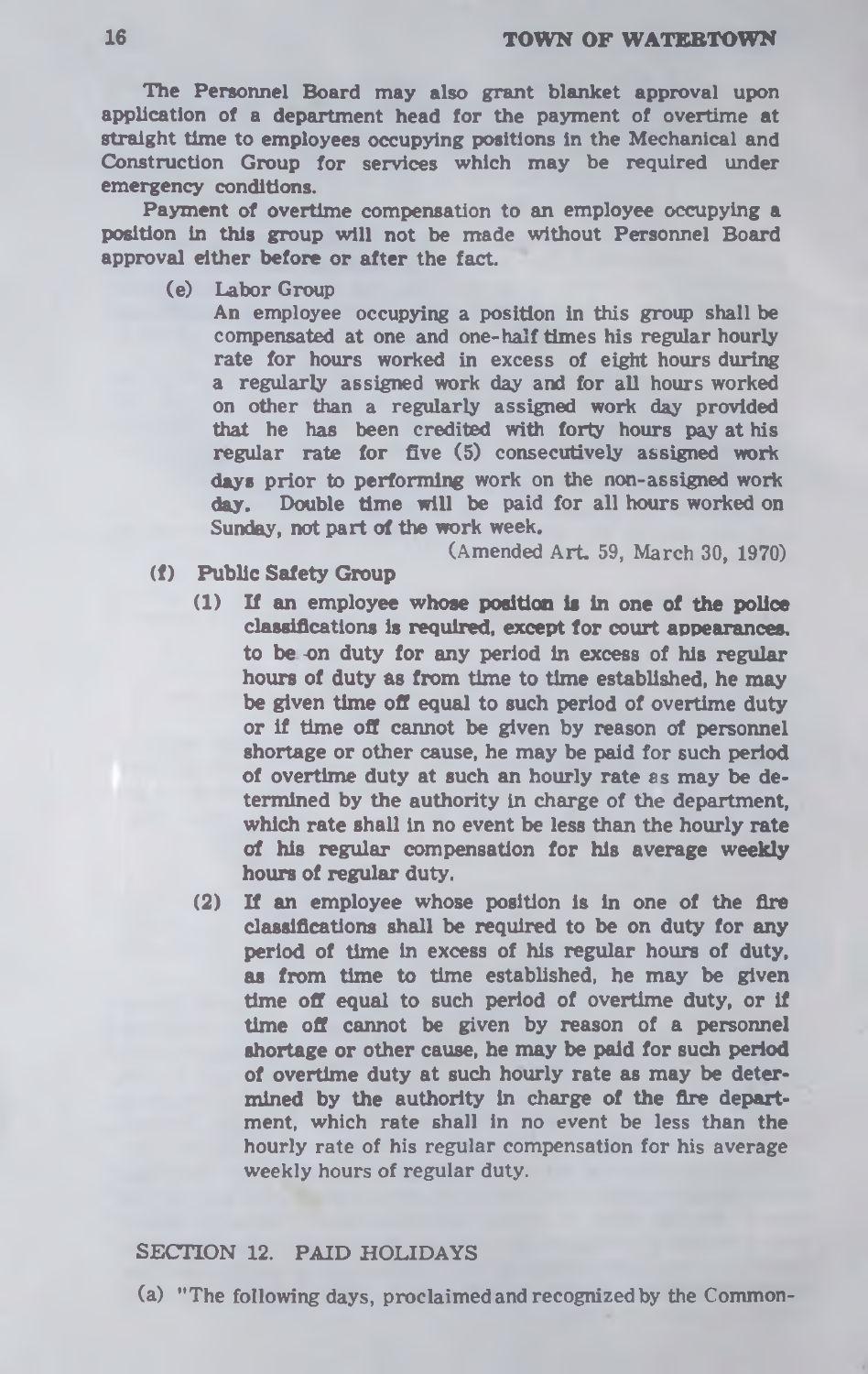wealth, shall be recognized as legal holidays within the meaning of this by-law:

| New Year's Day        |  |
|-----------------------|--|
| Washington's Birthday |  |
| Patriot's Day         |  |
| Memorial Day          |  |
| Independence Day      |  |

Labor Day Columbus Day Veteran's Day Thangsgiving Day Christmas Day

on which days employees shall be excused from all duty not required to maintain essential Town service. (Amended 3/30/70 - ART. 37)

(b) Every employee in full-time • employment shall be entitled to these designated holidays on the following terms:

- (1) If paid on an hourly basis he shall receive one day's pay at his regular rate based on the number of hours regularly worked on the day which the designated holiday occurs;
- (2) If paid on a weekly, monthly or similar basis, he shall be granted each designated holiday without loss in pay.

(c) Payment under the provisions of this section shall be made provided the eligible employee shall have worked on his last regularly scl eduled working day prior to and his next regularly scheduled working day following such holiday, or was in full pay status on such preceding and following days in accordance with other provisions of this by-law.

(d) An employee occupying a position classified in the Mechanical and Construction or Labor groups who, because of a rotation of shifts, works different days in successive weeks shall be granted, in each year in which the number of holidays falling on his regular days off is in excess of the number of holidays in that year falling on Saturday, additional days off equal to the excess.

(e) An employee occupying a position classified in the Custodian, Mechanical and Construction or Labor groups who performs work on one of the days or dates designated in sub-section (a) shall be paid at his regular rate for such day or date in addition to the amount to which he is entitled under sub-section (b) unless such work is performed during a tour of duty which began on the day preceding the holiday.

(f) An employee occupying a position classified in the Custodian or Mechanical and Construction groups shall be paid at his regular rate for work performed on Saturday of a week in which one of the days or dates designated in subsection (a) occurs, provided the work performed is that which was scheduled for the day of the holiday.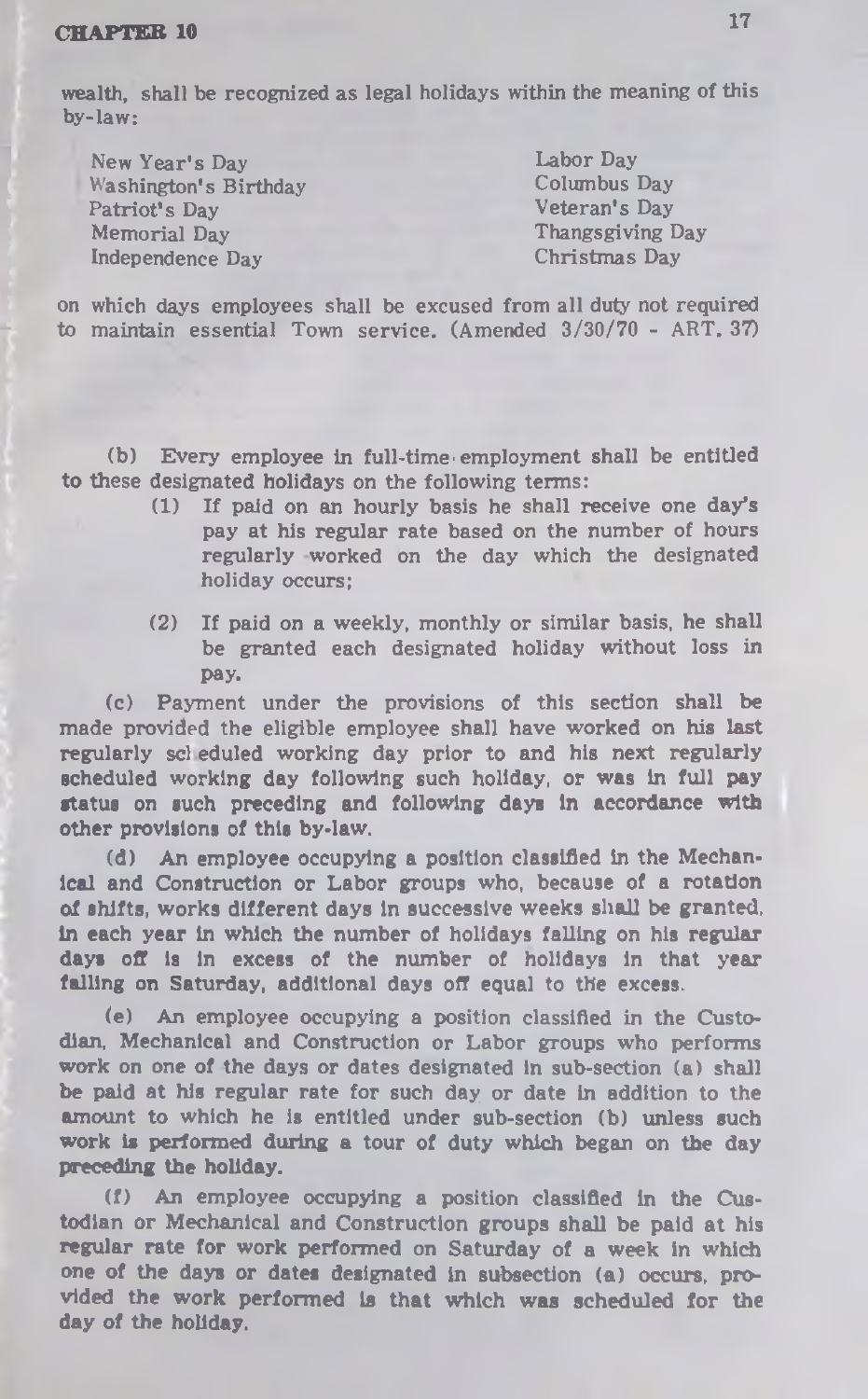# **18 TOWN OF WATERTOWN**

**(g) An employee occupying a position classified In the Public Safety group in one of the police classifications shall be entitled to compensation in addition to that provided under sub-section (b) in accordance with the provisions of Chapter 268, Section 17A of the Acts of 1952 accepted by the Town on April 4, 1955.**

**(h) An employee occupying a position classified in the Public Safety group in one of the fire classifications shall be entitled to compensation in addition to that provided under sub-section (b) in accordance with the provisions of Chapter 640 of the Acts of 1953 accepted by the Town on April 4, 1955.**

**(i) Employees occupying positions classified in the Administrative and Clerical, Inspection, Professional and Supervisory groups shall not be entitled to additional compensation for work performed on one of the days or dates designated in sub section (a).**

**(j) Whenever one of the holidays set forth in sub-section (a) falls on a Sunday, the following day shall be the legal holiday.**

### SECTION 13. VACATION LEAVE

E ligible em ployees shall be entitled to vacation **leave** as **provided** in Chapter 3, Section 28 of the by-laws of the Town.

## SECTION 14. SICK LEAVE

Eligible employees shall be entitled to sick leave as provided in Chapter 3, Section 28 of the by-laws of the Town.

#### SEC TION 15. PHYSICAL EXAMINATION

Every person hereinafter employed by the Town in a position included in the Classification Plan except when performing casual service, shall undergo a physical examination satisfactory to the Contributory Retirement Board. The examining physician shall be appointed by the Board of Selectmen and shall render a sealed report of his findings to the Personnel Board having the name of the applicant written on the envelope. After receipt of the report has been entered on the Personnel Board's records, such report shall be deposited with the Contributory Retirement Board for safe-keeping, the contents subject to future view only by a physician designated by the Selectmen, otherwise the report shall be confidential.

#### SECTION 16. CIVIL SERVICE

Nothing in this by-law shall be construed to conflict with Chapter 31 of the General Laws.

# SECTION 17. EFFECT OF PARTIAL INVALIDITY

**The invalidity of any section or provision of this by-law shall not invalidate any other section or provision thereof.**